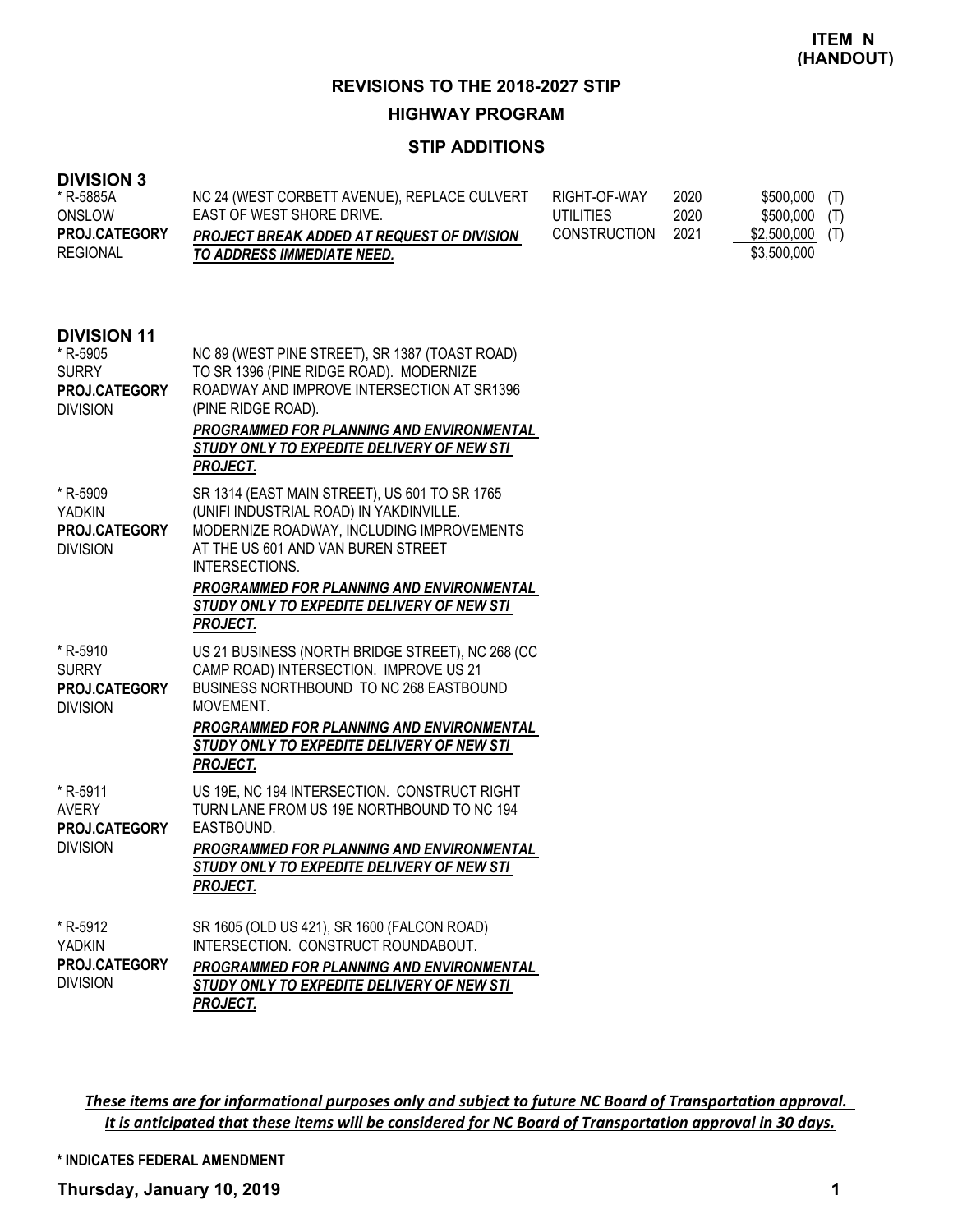### **HIGHWAY PROGRAM**

### **STIP ADDITIONS**

| <b>DIVISION 11</b><br>* R-5913<br><b>YADKIN</b><br>PROJ.CATEGORY<br><b>DIVISION</b> | NC 67 (ELM STREET), NC 67 (NORTH BRIDGE STREET)<br>TO US 21 BUSINESS (WEST MAIN STREET) IN<br>JONESVILLE. WIDEN ROADWAY AND CONSTRUCT<br>ROUNDABOUTS AT NORTH BRIDGE STREET AND ELM<br>STREET.<br>PROGRAMMED FOR PLANNING AND ENVIRONMENTAL<br>STUDY ONLY TO EXPEDITE DELIVERY OF NEW STI<br><b>PROJECT.</b> |                                                           |                                                                            |                                                                                             |                                                 |
|-------------------------------------------------------------------------------------|--------------------------------------------------------------------------------------------------------------------------------------------------------------------------------------------------------------------------------------------------------------------------------------------------------------|-----------------------------------------------------------|----------------------------------------------------------------------------|---------------------------------------------------------------------------------------------|-------------------------------------------------|
| * U-6157<br>CALDWELL<br>PROJ.CATEGORY<br><b>DIVISION</b>                            | SR 1130 (CAJAH MOUNTAIN ROAD), SR 1001<br>(CONNELLY SPRINGS ROAD) TO US 321A. MODERNIZE<br>ROADWAY.<br>PROGRAMMED FOR PLANNING AND ENVIRONMENTAL<br>STUDY ONLY TO EXPEDITE DELIVERY OF NEW STI<br><b>PROJECT.</b>                                                                                            |                                                           |                                                                            |                                                                                             |                                                 |
| * U-6161<br><b>CALDWELL</b><br>PROJ.CATEGORY<br><b>DIVISION</b>                     | US 321, SR 1002 (DUDLEY SHOALS ROAD) GRADE<br>SEPARATION. CONSTRUCT RAMP ONTO US 321<br>SOUTHBOUND.<br>PROGRAMMED FOR PLANNING AND ENVIRONMENTAL<br>STUDY ONLY TO EXPEDITE DELIVERY OF NEW STI<br><b>PROJECT.</b>                                                                                            |                                                           |                                                                            |                                                                                             |                                                 |
| <b>DIVISION 12</b><br>* EB-5911A<br>CATAWBA<br>PROJ.CATEGORY<br><b>DIVISION</b>     | OLD LENOIR ROAD MULTI-USE PATH, 9TH STREET NW<br>TO 12TH AVENUE NW (GEITNER ROAD). CONSTRUCT<br>MULTI-USE PATH.<br>PROJECT SEGMENT ADDED NOT PREVIOUSLY<br>PROGRAMMED PER MPO.                                                                                                                               | <b>CONSTRUCTION</b>                                       | FY 2020 -<br>FY 2020 -                                                     | \$3,520,000<br>\$880,000 (L)<br>\$4,400,000                                                 | (TAANY)                                         |
| * EB-5911B<br><b>CATAWBA</b><br><b>PROJ.CATEGORY</b><br><b>DIVISION</b>             | OLD LENOIR ROAD MULTI-USE PATH, 12TH AVENUE<br>NW (GEITNER ROAD) TO HICKORY WATER PLANT.<br>CONSTRUCT MULTI-USE PATH.<br>PROJECT SEGMENT ADDED NOT PREVIOUSLY<br><b>PROGRAMMED PER MPO.</b>                                                                                                                  | <b>ENGINEERING</b><br>RIGHT-OF-WAY<br><b>CONSTRUCTION</b> | FY 2020 -<br>FY 2020 -<br>FY 2020 -<br>FY 2020 -<br>FY 2021 -<br>FY 2021 - | \$489,000<br>\$123,000<br>\$612,000<br>\$153,000<br>\$2,978,000<br>\$745,000<br>\$5,100,000 | (BGDA)<br>(L)<br>(BGDA)<br>(L)<br>(BGDA)<br>(L) |

*These items are for informational purposes only and subject to future NC Board of Transportation approval. It is anticipated that these items will be considered for NC Board of Transportation approval in 30 days.*

**\* INDICATES FEDERAL AMENDMENT**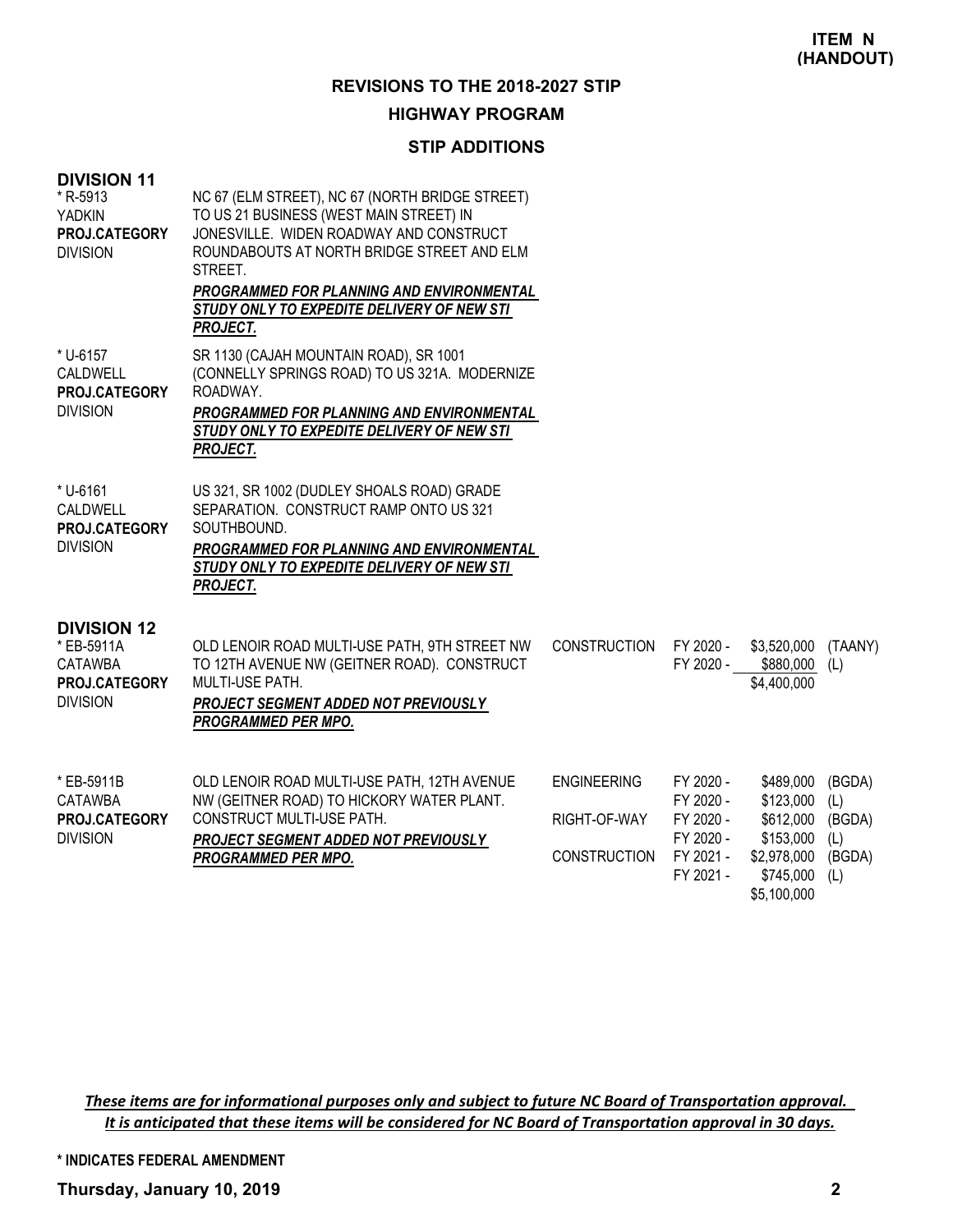### **HIGHWAY PROGRAM**

#### **STIP ADDITIONS**

| <b>DIVISION 12</b><br>* EB-5977<br>CATAWBA<br>PROJ.CATEGORY<br><b>DIVISION</b>        | 9TH STREET NW CONNECTOR, CITY WALK TO OLD<br>LENOIR ROAD IN HICKORY. CONSTRUCT MULTI-USE<br>TRAIL ALONG 9TH STREET NW.<br>ADD PRELIMINARY ENGINEERING IN FY 21, RIGHT-OF-<br>WAY IN FY 21, AND CONSTRUCTION IN FY 22 NOT<br>PREVIOUSLY PROGRAMMED PER MPO. | <b>ENGINEERING</b><br>RIGHT-OF-WAY<br>CONSTRUCTION        | FY 2021 -<br>FY 2021 -<br>FY 2021 -<br>FY 2021 -<br>FY 2022 -<br>FY 2022 - | \$192,000<br>\$48,000<br>\$240,000<br>\$60,000<br>\$1,168,000<br>$$292,000$ (L)<br>\$2,000,000 | (BGDA)<br>(L)<br>(BGDA)<br>(L)<br>(BGDA)        |
|---------------------------------------------------------------------------------------|------------------------------------------------------------------------------------------------------------------------------------------------------------------------------------------------------------------------------------------------------------|-----------------------------------------------------------|----------------------------------------------------------------------------|------------------------------------------------------------------------------------------------|-------------------------------------------------|
| <b>DIVISION 13</b><br>* EB-5978<br><b>BURKE</b><br>PROJ.CATEGORY<br><b>DIVISION</b>   | COLLEGE STREET MULTIMODAL CONNECTOR, NORTH<br>GREEN STREET TO US 70 IN MORGANTON.<br>CONSTRUCT MULTI-USE PATH.<br>ADD PRELIMINARY ENGINEERING IN FY 20, RIGHT-OF-<br>WAY IN FY 20, AND CONSTRUCTION IN FY 21 NOT<br>PREVIOUSLY PROGRAMMED PER MPO.         | <b>ENGINEERING</b><br>RIGHT-OF-WAY<br><b>CONSTRUCTION</b> | FY 2020 -<br>FY 2020 -<br>FY 2020 -<br>FY 2020 -<br>FY 2021 -<br>FY 2021 - | \$249,000<br>\$63,000<br>\$80,000<br>\$20,000<br>\$2,320,000<br>\$580,000<br>\$3,312,000       | (BGDA)<br>(L)<br>(BGDA)<br>(L)<br>(BGDA)<br>(L) |
| <b>DIVISION 14</b><br>* B-4069<br><b>CHEROKEE</b><br>PROJ.CATEGORY<br><b>DIVISION</b> | REPLACE BRIDGE 159 OVER HANGING DOG CREEK.<br>PROJECT ADDED AT REQUEST OF DIVISION AND<br><b>FUNDING SOURCE UPDATE.</b>                                                                                                                                    | <b>CONSTRUCTION</b>                                       | FY 2020 -                                                                  | \$1,800,000<br>\$1,800,000                                                                     | <b>BGOFF</b>                                    |
| * B-5925<br><b>CHEROKEE</b>                                                           | REPLACE BRIDGE 223 OVER HIWASSEE.<br>PROJECT ADDED AT REQUEST OF DIVISION AND<br><b>FUNDING SOURCE CHANGE PER STRUCTURES</b><br><b>MANAGEMENT.</b>                                                                                                         | RIGHT-OF-WAY<br><b>CONSTRUCTION</b>                       | FY 2021 -<br>FY 2022 -                                                     | \$260,000<br>\$2,600,000<br>\$2,860,000                                                        | (BGLT5)<br>(BGLT5)                              |
| * R-5908<br><b>CHEROKEE</b><br>PROJ.CATEGORY<br><b>DIVISION</b>                       | US 19/US 74/ US 129, US 64 TO SR 1689 (CASINO<br>PARKWAY). MODERNIZE ROADWAY.<br>PROGRAMMED FOR PLANNING AND ENVIRONMENTAL<br>STUDY ONLY TO EXPEDITE DELIVERY OF NEW STI<br><b>PROJECT.</b>                                                                |                                                           |                                                                            |                                                                                                |                                                 |

*These items are for informational purposes only and subject to future NC Board of Transportation approval. It is anticipated that these items will be considered for NC Board of Transportation approval in 30 days.*

**\* INDICATES FEDERAL AMENDMENT**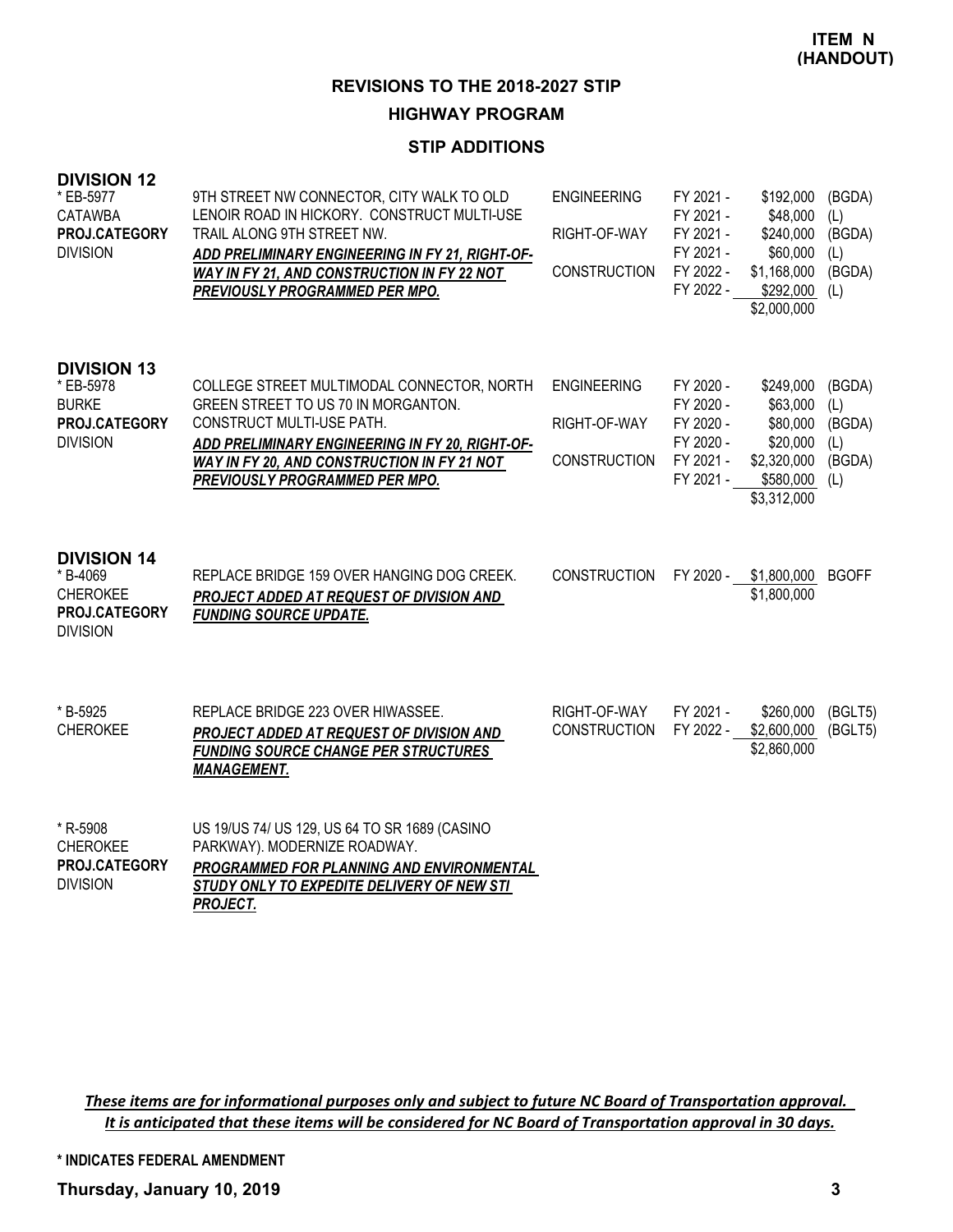## **HIGHWAY PROGRAM**

#### **STIP ADDITIONS**

#### **DIVISION 14**

US 276 (JONATHAN CREEK), US 19 TO I-40 UPGRADE. MODERNIZE ROADWAY. *PROGRAMMED FOR PLANNING AND ENVIRONMENTAL STUDY ONLY TO EXPEDITE DELIVERY OF NEW STI PROJECT.* \* R-5921 HAYWOOD DIVISION **PROJ.CATEGORY**

#### **STIP MODIFICATIONS**

#### **DIVISION 1**

| R-5806               | SR 1336 (HARVEY POINT ROAD), US 17 TO SR 1350 | RIGHT-OF-WAY | FY 2019 - | \$100,000 (T)   |  |
|----------------------|-----------------------------------------------|--------------|-----------|-----------------|--|
| <b>PERQUIMANS</b>    | (CHURCHES LANE). MODERNIZE ROADWAY.           | UTILITIES    | FY 2019 - | \$100,000 (T)   |  |
| <b>PROJ.CATEGORY</b> | ACCELERATE RIGHT-OF-WAY FROM FY 22 TO FY 19   | CONSTRUCTION | FY 2020 - | \$3,005,000 (T) |  |
| <b>DIVISION</b>      | AND CONSTRUCTION FROM FY 23 TO FY 20.         |              | FY 2021 - | \$3,005,000 (T) |  |
|                      |                                               |              |           | \$6,210,000     |  |

#### **DIVISION 2**

| * I-6032             | US 264 (FUTURE I-587), PITT COUNTY LINE TO WILSON | <b>GARVEE CONSTR</b> | FY 2019 - | \$343,000   | (NHPIM) |
|----------------------|---------------------------------------------------|----------------------|-----------|-------------|---------|
| <b>GREENE</b>        | COUNTY LINE, PAVEMENT REHABILITATION.             |                      | FY 2020 - | \$343,000   | (NHPIM) |
| <b>PROJ.CATEGORY</b> | <b>PROJECT WILL UTILIZE GARVEE BOND FUNDING</b>   |                      | FY 2021 - | \$343,000   | (NHPIM) |
| <b>STATEWIDE</b>     |                                                   |                      | FY 2022 - | \$343,000   | (NHPIM) |
|                      |                                                   |                      | FY 2023 - | \$343,000   | (NHPIM) |
|                      |                                                   |                      | FY 2024 - | \$343,000   | (NHPIM) |
|                      |                                                   |                      | FY 2025 - | \$343,000   | (NHPIM) |
|                      |                                                   |                      | FY 2026 - | \$343,000   | (NHPIM) |
|                      |                                                   |                      | FY 2027 - | \$343,000   | (NHPIM) |
|                      |                                                   |                      | FY 2028 - | \$343,000   | (NHPIM) |
|                      |                                                   |                      | FY 2029 - | \$343,000   | (NHPIM) |
|                      |                                                   |                      | POST YR-  | \$1,372,000 | (NHPIM) |
|                      |                                                   | <b>CONSTRUCTION</b>  | FY 2019 - | \$2,000,000 | (S(M))  |
|                      |                                                   |                      |           | \$7,145,000 |         |

*These items are for informational purposes only and subject to future NC Board of Transportation approval. It is anticipated that these items will be considered for NC Board of Transportation approval in 30 days.*

**\* INDICATES FEDERAL AMENDMENT**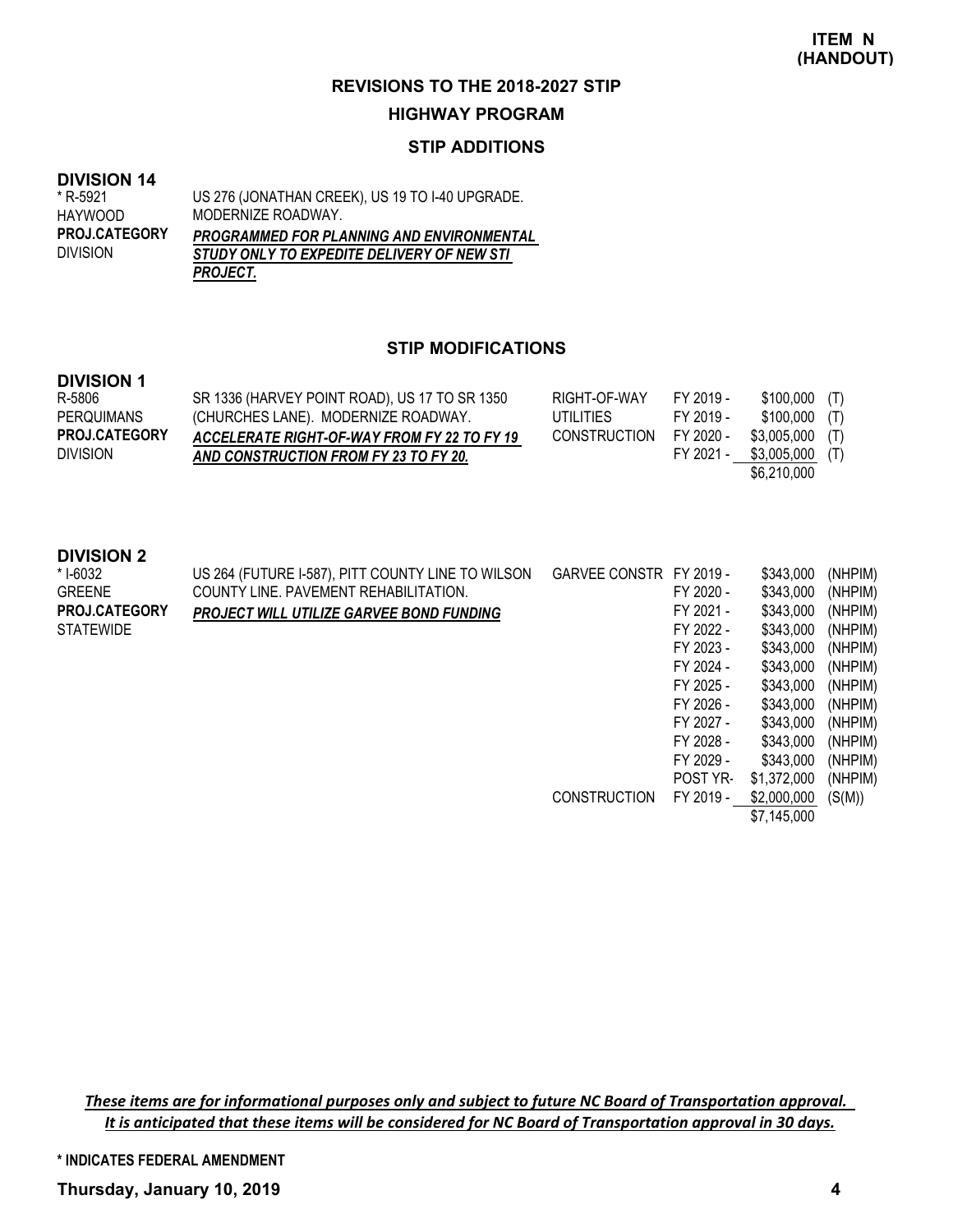#### **HIGHWAY PROGRAM**

#### **STIP MODIFICATIONS**

| <b>DIVISION 2</b><br>* I-6035<br><b>PITT</b><br>PROJ.CATEGORY<br><b>STATEWIDE</b>                    | US 264/US 258 (FUTURE I-587), GREENE COUNTY LINE<br>TO SR 1467 (STANTONSBURG ROAD) INTERCHANGE<br>(GREENVILLE SOUTHWEST BYPASS). PAVEMENT<br>REHABILITATION.<br><b>PROJECT WILL UTILIZE GARVEE BOND FUNDING</b>                                                                  | GARVEE CONSTR FY 2019 -<br><b>CONSTRUCTION</b> | FY 2020 -<br>FY 2021 -<br>FY 2022 -<br>FY 2023 -<br>FY 2024 -<br>FY 2025 -<br>FY 2026 -<br>FY 2027 -<br>FY 2028 -<br>FY 2029 -<br>POST YR-<br>FY 2019 -              | \$1,201,000<br>\$1,201,000<br>\$1,201,000<br>\$1,201,000<br>\$1,201,000<br>\$1,201,000<br>\$1,201,000<br>\$1,201,000<br>\$1,201,000<br>\$1,201,000<br>\$1,201,000<br>\$4,804,000<br>\$4,500,000<br>\$22,515,000 | (NHPIM)<br>(NHPIM)<br>(NHPIM)<br>(NHPIM)<br>(NHPIM)<br>(NHPIM)<br>(NHPIM)<br>(NHPIM)<br>(NHPIM)<br>(NHPIM)<br>(NHPIM)<br>(NHPIM)<br>(S(M)) |
|------------------------------------------------------------------------------------------------------|----------------------------------------------------------------------------------------------------------------------------------------------------------------------------------------------------------------------------------------------------------------------------------|------------------------------------------------|----------------------------------------------------------------------------------------------------------------------------------------------------------------------|-----------------------------------------------------------------------------------------------------------------------------------------------------------------------------------------------------------------|--------------------------------------------------------------------------------------------------------------------------------------------|
| <b>DIVISION 3</b><br>* I-5940<br><b>DUPLIN</b><br><b>PENDER</b><br>PROJ.CATEGORY<br><b>STATEWIDE</b> | 1-40, DUPLIN COUNTY LINE (MILEMARKER 360) TO EAST GARVEE CONSTR FY 2019 -<br>OF US 117 (MILEMARKER 393). PAVEMENT AND<br><b>BRIDGE REHABILITATION.</b><br>PROJECT WILL UTILIZE GARVEE BOND FUNDING                                                                               | <b>CONSTRUCTION</b>                            | FY 2020 -<br>FY 2021 -<br>FY 2022 -<br>FY 2023 -<br>FY 2024 -<br>FY 2025 -<br>FY 2026 -<br>FY 2027 -<br>FY 2028 -<br>FY 2029 -<br>POST YR-<br>FY 2019 - \$11,000,000 | \$2,660,000<br>\$2,660,000<br>\$2,660,000<br>\$2,660,000<br>\$2,660,000<br>\$2,660,000<br>\$2,660,000<br>\$2,660,000<br>\$2,660,000<br>\$2,660,000<br>\$2,660,000<br>\$10,640,000<br>\$50,900,000               | (BGIM)<br>(BGIM)<br>(BGIM)<br>(BGIM)<br>(BGIM)<br>(BGIM)<br>(BGIM)<br>(BGIM)<br>(BGIM)<br>(BGIM)<br>(BGIM)<br>(BGIM)<br>(S(M))             |
| U-4902D<br><b>NEW HANOVER</b><br>PROJ.CATEGORY<br><b>STATEWIDE</b>                                   | US 17 BUSINESS (MARKET STREET), SR 1403 (MIDDLE<br>SOUND LOOP ROAD) TO SR 2290 (MENDEHNALL<br>DRIVE)/ SR 2734 (MARSH OAKS DRIVE).<br><b>COST INCREASE EXCEEDING \$2 MILLION AND 25%</b><br>THRESHOLDS.                                                                           | <b>CONSTRUCTION</b>                            | FY 2019 - \$18,500,000                                                                                                                                               | \$18,500,000                                                                                                                                                                                                    | (T)                                                                                                                                        |
| U-5735<br>ONSLOW<br>PROJ.CATEGORY<br><b>REGIONAL</b>                                                 | US 17 (WILMINGTON HIGHWAY), SR 1130 (OLD<br>MAPLEHURST ROAD) IN JACKSONVILLE. CONSTRUCT<br>INTERCHANGE AND ASSOCIATED IMPROVEMENTS TO<br><b>MCAS NEW RIVER MAIN GATE.</b><br>TO ALLOW ADDITIONAL TIME FOR PLANNING AND<br><b>DESIGN, DELAY CONSTRUCTION FROM FY 22 TO FY 24.</b> | RIGHT-OF-WAY<br><b>CONSTRUCTION</b>            | FY 2020 -<br>FY 2021 -<br>FY 2024 -<br>FY 2025 -<br>FY 2026 - \$10,070,000                                                                                           | \$1,155,000<br>\$3,465,000<br>\$1,060,000<br>\$10,070,000<br>\$25,820,000                                                                                                                                       | (T)<br>(T)<br>(T)<br>(T)<br>(T)                                                                                                            |

*These items are for informational purposes only and subject to future NC Board of Transportation approval. It is anticipated that these items will be considered for NC Board of Transportation approval in 30 days.*

**\* INDICATES FEDERAL AMENDMENT**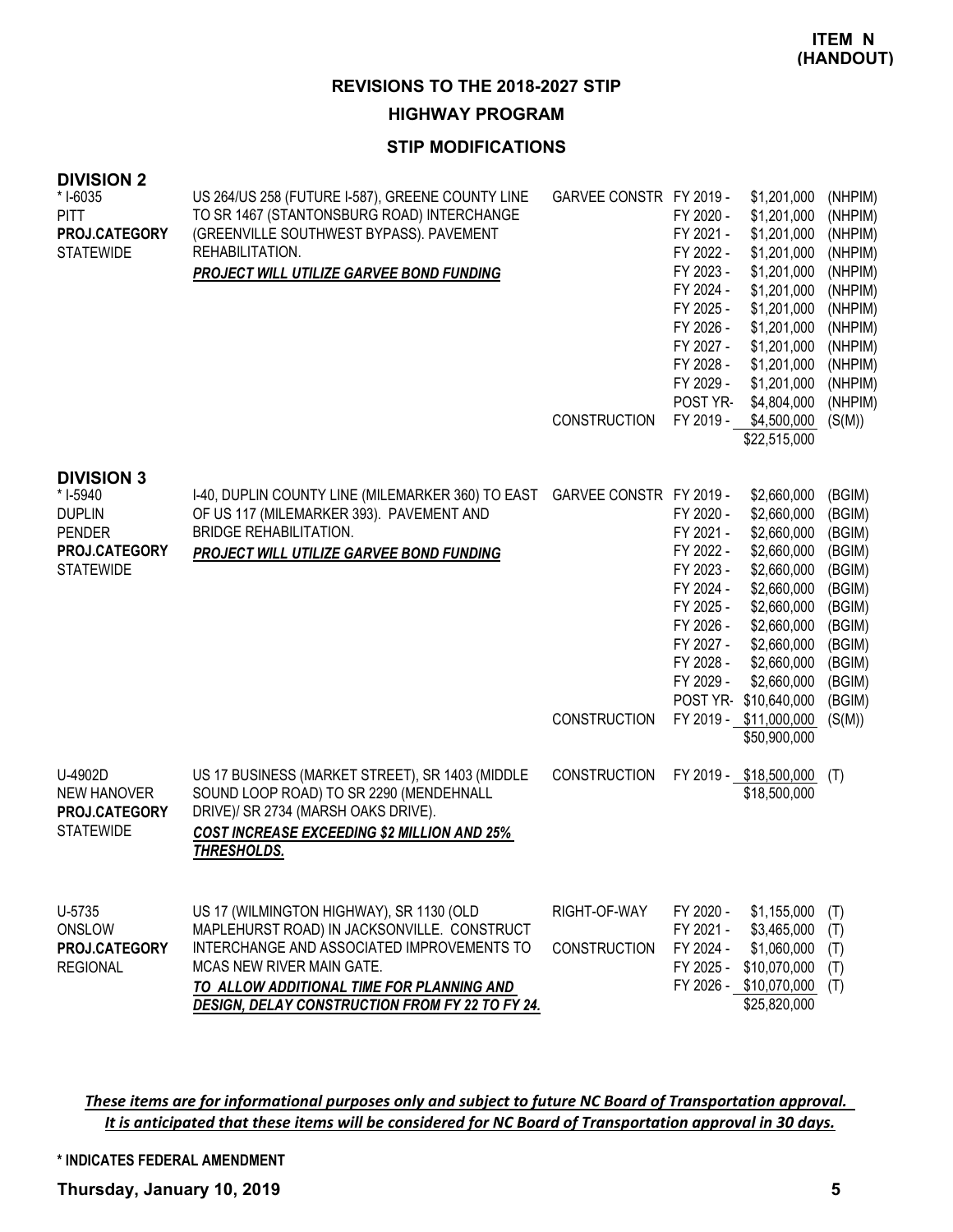**REVISIONS TO THE 2018-2027 STIP HIGHWAY PROGRAM**

#### **STIP MODIFICATIONS**

| <b>DIVISION 3</b><br>U-5954<br><b>NEW HANOVER</b><br>PROJ.CATEGORY<br><b>REGIONAL</b> | NC 133 (CASTLE HAYNE ROAD), NORTH 23RD STREET.<br>CONSTRUCT A ROUNDABOUT.<br><b>COST INCREASE EXCEEDING \$2 MILLION AND 25%</b><br>THRESHOLDS.                                         | RIGHT-OF-WAY<br><b>UTILITIES</b><br>CONSTRUCTION | FY 2022 -<br>FY 2022 -<br>FY 2024 -<br>FY 2025 -                                                                                           | \$150,000<br>\$100,000<br>\$1,050,000<br>\$1,050,000<br>\$2,350,000                                                                                        | (T)<br>(T)<br>(T)<br>(T)                                                                                                         |
|---------------------------------------------------------------------------------------|----------------------------------------------------------------------------------------------------------------------------------------------------------------------------------------|--------------------------------------------------|--------------------------------------------------------------------------------------------------------------------------------------------|------------------------------------------------------------------------------------------------------------------------------------------------------------|----------------------------------------------------------------------------------------------------------------------------------|
| <b>DIVISION 4</b><br>* I-6043<br><b>JOHNSTON</b><br>PROJ.CATEGORY<br><b>STATEWIDE</b> | I-95, HARNETT COUNTY LINE (MILEMARKER 78) TO SR<br>1927 (PINE LEVEL-SELMA ROAD - MILEMARKER 98).<br>UPGRADE GUARDRAIL AND MEDIAN DRAINAGE.<br>PROJECT WILL UTILIZE GARVEE BOND FUNDING | GARVEE CONSTR FY 2019 -                          | FY 2020 -<br>FY 2021 -<br>FY 2022 -<br>FY 2023 -<br>FY 2024 -<br>FY 2025 -<br>FY 2026 -<br>FY 2027 -<br>FY 2028 -<br>FY 2029 -<br>POST YR- | \$772,000<br>\$772,000<br>\$772,000<br>\$772,000<br>\$772,000<br>\$772,000<br>\$772,000<br>\$772,000<br>\$772,000<br>\$772,000<br>\$772,000<br>\$3,088,000 | (NHPIM)<br>(NHPIM)<br>(NHPIM)<br>(NHPIM)<br>(NHPIM)<br>(NHPIM)<br>(NHPIM)<br>(NHPIM)<br>(NHPIM)<br>(NHPIM)<br>(NHPIM)<br>(NHPIM) |
|                                                                                       |                                                                                                                                                                                        | <b>CONSTRUCTION</b>                              | FY 2019 -                                                                                                                                  | \$3,200,000<br>\$14,780,000                                                                                                                                | (S(M))                                                                                                                           |
| * I-6044<br><b>JOHNSTON</b><br>PROJ.CATEGORY<br><b>STATEWIDE</b>                      | US 70 (FUTURE I-42), SR 1003 (BUFFALO ROAD) TO<br>WAYNE COUNTY LINE, PAVEMENT REHABILITATION.<br>PROJECT WILL UTILIZE GARVEE BOND FUNDING                                              | GARVEE CONSTR FY 2019 -<br><b>CONSTRUCTION</b>   | FY 2020 -<br>FY 2021 -<br>FY 2022 -<br>FY 2023 -<br>FY 2024 -<br>FY 2025 -<br>FY 2026 -<br>FY 2027 -<br>FY 2028 -<br>FY 2029 -<br>POST YR- | \$644,000<br>\$644,000<br>\$644,000<br>\$644,000<br>\$644,000<br>\$644,000<br>\$644,000<br>\$644,000<br>\$644,000<br>\$644,000<br>\$644,000<br>\$2,576,000 | (NHPIM)<br>(NHPIM)<br>(NHPIM)<br>(NHPIM)<br>(NHPIM)<br>(NHPIM)<br>(NHPIM)<br>(NHPIM)<br>(NHPIM)<br>(NHPIM)<br>(NHPIM)<br>(NHPIM) |
|                                                                                       |                                                                                                                                                                                        |                                                  | FY 2019 -                                                                                                                                  | \$2,811,000<br>\$12,471,000                                                                                                                                | (S(M))                                                                                                                           |

*These items are for informational purposes only and subject to future NC Board of Transportation approval. It is anticipated that these items will be considered for NC Board of Transportation approval in 30 days.*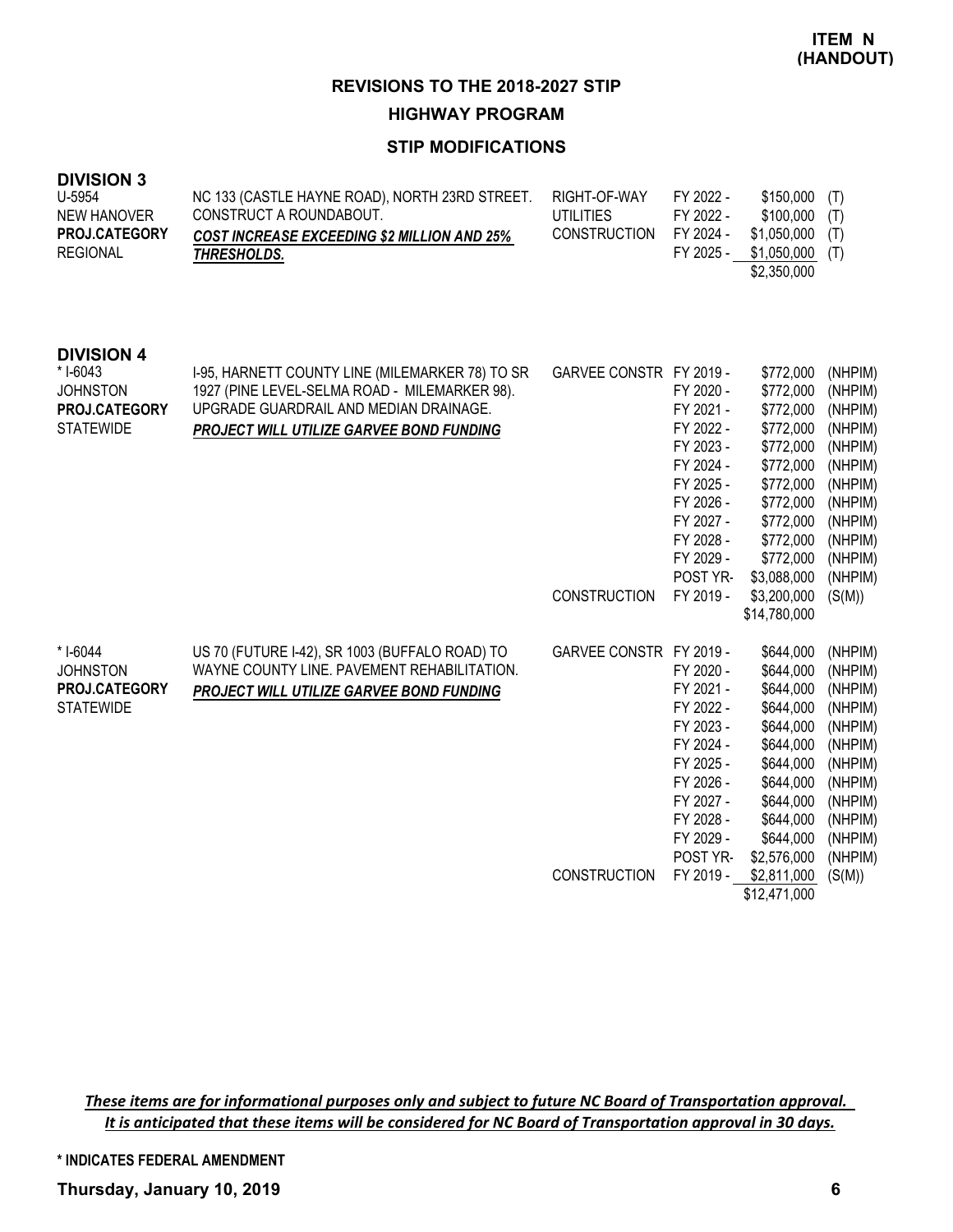**HIGHWAY PROGRAM**

### **STIP MODIFICATIONS**

| <b>DIVISION 4</b><br>* I-6045<br><b>NASH</b><br>PROJ.CATEGORY<br><b>STATEWIDE</b> | US 64 (FUTURE I-87), SR 1306 (SOUTH OLD FRANKLIN<br>ROAD) TO I-95. PAVEMENT REHABILITATION.<br>PROJECT WILL UTILIZE GARVEE BOND FUNDING                            | GARVEE CONSTR FY 2019 -<br><b>CONSTRUCTION</b> | FY 2020 -<br>FY 2021 -<br>FY 2022 -<br>FY 2023 -<br>FY 2024 -<br>FY 2025 -<br>FY 2026 -<br>FY 2027 -<br>FY 2028 -<br>FY 2029 -<br>POST YR-<br>FY 2019 -              | \$686,000<br>\$686,000<br>\$686,000<br>\$686,000<br>\$686,000<br>\$686,000<br>\$686,000<br>\$686,000<br>\$686,000<br>\$686,000<br>\$686,000<br>\$2,744,000<br>\$2,934,000<br>\$13,224,000                         | (NHPIM)<br>(NHPIM)<br>(NHPIM)<br>(NHPIM)<br>(NHPIM)<br>(NHPIM)<br>(NHPIM)<br>(NHPIM)<br>(NHPIM)<br>(NHPIM)<br>(NHPIM)<br>(NHPIM)<br>(S(M)) |
|-----------------------------------------------------------------------------------|--------------------------------------------------------------------------------------------------------------------------------------------------------------------|------------------------------------------------|----------------------------------------------------------------------------------------------------------------------------------------------------------------------|-------------------------------------------------------------------------------------------------------------------------------------------------------------------------------------------------------------------|--------------------------------------------------------------------------------------------------------------------------------------------|
| * I-6047<br><b>WAYNE</b><br>PROJ.CATEGORY<br><b>STATEWIDE</b>                     | I-795, WILSON COUNTY LINE TO SR 2075 (ASH<br>STREET). UPGRADE GUARDRAIL, SHOULDER AND<br><b>MEDIAN REPAIRS.</b><br><b>PROJECT WILL UTILIZE GARVEE BOND FUNDING</b> | GARVEE CONSTR FY 2019 -<br><b>CONSTRUCTION</b> | FY 2020 -<br>FY 2021 -<br>FY 2022 -<br>FY 2023 -<br>FY 2024 -<br>FY 2025 -<br>FY 2026 -<br>FY 2027 -<br>FY 2028 -<br>FY 2029 -<br>POST YR-<br>FY 2019 -              | \$601,000<br>\$601,000<br>\$601,000<br>\$601,000<br>\$601,000<br>\$601,000<br>\$601,000<br>\$601,000<br>\$601,000<br>\$601,000<br>\$601,000<br>\$2,404,000<br>\$2,300,000<br>\$11,315,000                         | (NHPIM)<br>(NHPIM)<br>(NHPIM)<br>(NHPIM)<br>(NHPIM)<br>(NHPIM)<br>(NHPIM)<br>(NHPIM)<br>(NHPIM)<br>(NHPIM)<br>(NHPIM)<br>(NHPIM)<br>(S(M)) |
| <b>DIVISION 5</b><br>*B-5130<br><b>WAKE</b><br>PROJ.CATEGORY<br><b>DIVISION</b>   | SR 1321 (AVENT FERRY ROAD), REPLACE BRIDGE<br>910318 OVER LAKE JOHNSON IN RALEIGH.<br>PROJECT WILL UTILIZE GARVEE BOND FUNDING                                     | GARVEE CONSTR FY 2019 -<br>CONSTRUCTION        | FY 2020 -<br>FY 2021 -<br>FY 2022 -<br>FY 2023 -<br>FY 2024 -<br>FY 2025 -<br>FY 2026 -<br>FY 2027 -<br>FY 2028 -<br>FY 2029 -<br>POST YR-<br>FY 2019 -<br>FY 2019 - | \$214,000<br>\$214,000<br>\$214,000<br>\$214,000<br>\$214,000<br>\$214,000 (BGANY)<br>\$214,000 (BGANY)<br>\$214,000<br>\$214,000<br>\$214,000<br>\$214,000<br>\$864,000<br>\$317,000<br>\$833,000<br>\$4,368,000 | (BGANY)<br>(BGANY)<br>(BGANY)<br>(BGANY)<br>(BGANY)<br>(BGANY)<br>(BGANY)<br>(BGANY)<br>(BGANY)<br>(BGANY)<br>(BGANY)<br>(S(M))            |

*These items are for informational purposes only and subject to future NC Board of Transportation approval. It is anticipated that these items will be considered for NC Board of Transportation approval in 30 days.*

**\* INDICATES FEDERAL AMENDMENT**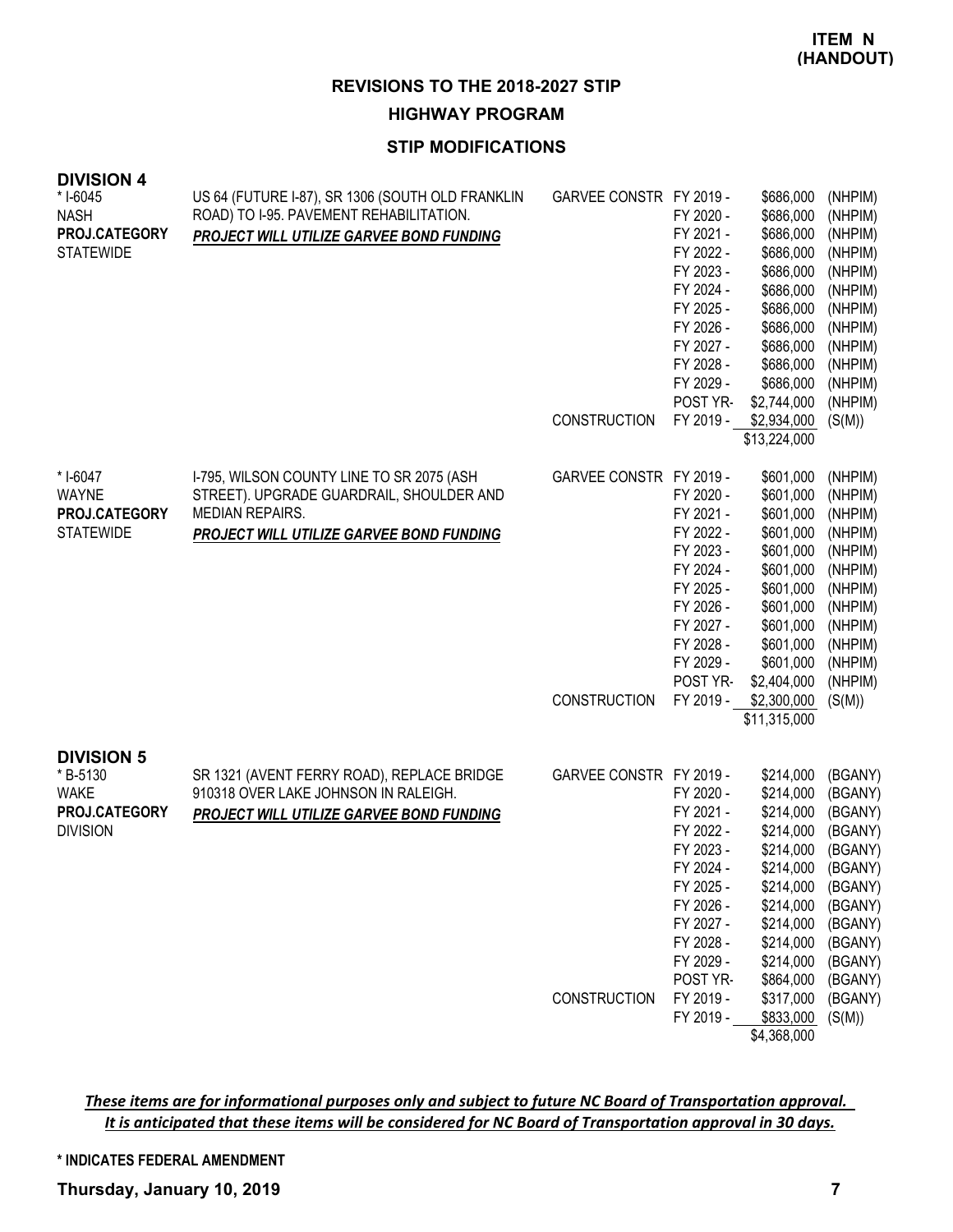### **HIGHWAY PROGRAM**

### **STIP MODIFICATIONS**

| <b>DIVISION 5</b><br>B-5986<br><b>WAKE</b><br>PROJ.CATEGORY<br><b>REGIONAL</b> | NC 231, REPLACE BRIDGE 910034 OVER NORFOLK<br>SOUTHERN RAILROAD IN WENDELL.<br>ACCELERATE CONSTRUCTION FROM FY 22 TO FY 21<br>AT THE REQUEST OF DIVISION FOR STRATEGIC<br><b>LETTING PURPOSES.</b>                                                                                                                                                          | RIGHT-OF-WAY<br><b>UTILITIES</b><br><b>CONSTRUCTION</b>                      | FY 2020 -<br>FY 2020 -<br>FY 2021 -                                                                                                                                                                         | \$164,000<br>\$163,000<br>$$2,948,000$ (T)<br>\$3,275,000                                                                                                                                                                                                    | (T)<br>(T)                                                                                                                                     |
|--------------------------------------------------------------------------------|-------------------------------------------------------------------------------------------------------------------------------------------------------------------------------------------------------------------------------------------------------------------------------------------------------------------------------------------------------------|------------------------------------------------------------------------------|-------------------------------------------------------------------------------------------------------------------------------------------------------------------------------------------------------------|--------------------------------------------------------------------------------------------------------------------------------------------------------------------------------------------------------------------------------------------------------------|------------------------------------------------------------------------------------------------------------------------------------------------|
| * I-5700<br><b>WAKE</b><br>PROJ.CATEGORY<br><b>STATEWIDE</b>                   | I-40, SR 3015 (AIRPORT BOULEVARD). REVISE<br>INTERCHANGE; CONSTRUCT AUXILIARY LANES ON I-40<br>EASTBOUND FROM I-540 TO SR 3015 (AIRPORT<br>BOULEVARD) AND FROM SR 3015 TO SR 1002<br>(AVIATION PARKWAY), AND CONSTRUCT AUXILIARY<br>LANE ON I-40 WESTBOUND FROM SR 3015 (AIRPORT<br>BOULEVARD) TO I-540.<br><b>PROJECT WILL UTILIZE GARVEE BOND FUNDING</b> | GARVEE CONSTR FY 2019 -<br><b>CONSTRUCTION</b>                               | FY 2020 -<br>FY 2021 -<br>FY 2022 -<br>FY 2023 -<br>FY 2024 -<br>FY 2025 -<br>FY 2026 -<br>FY 2027 -<br>FY 2028 -<br>FY 2029 -<br>POST YR-<br>FY 2019 -<br>FY 2019 -<br>FY 2020 -<br>FY 2020 -              | \$1,716,000<br>\$1,716,000<br>\$1,716,000<br>\$1,716,000<br>\$1,716,000<br>\$1,716,000<br>\$1,716,000<br>\$1,716,000<br>\$1,716,000<br>\$1,716,000<br>\$1,716,000<br>\$6,864,000<br>\$2,917,000<br>\$3,334,000<br>\$2,917,000<br>\$3,333,000<br>\$38,241,000 | (NHP)<br>(NHP)<br>(NHP)<br>(NHP)<br>(NHP)<br>(NHP)<br>(NHP)<br>(NHP)<br>(NHP)<br>(NHP)<br>(NHP)<br>(NHP)<br>(NHP)<br>(S(M))<br>(NHP)<br>(S(M)) |
| * I-5708<br><b>WAKE</b><br>PROJ.CATEGORY<br><b>STATEWIDE</b>                   | 1-440 / US 1, SR 2000 (WAKE FOREST ROAD) IN<br>RALEIGH. INTERCHANGE IMPROVEMENTS.<br>PROJECT WILL UTILIZE GARVEE BOND FUNDING                                                                                                                                                                                                                               | <b>GARVEE ROW</b><br>RIGHT-OF-WAY<br><b>UTILITIES</b><br><b>CONSTRUCTION</b> | FY 2019 -<br>FY 2020 -<br>FY 2021 -<br>FY 2022 -<br>FY 2023 -<br>FY 2024 -<br>FY 2025 -<br>FY 2026 -<br>FY 2027 -<br>FY 2028 -<br>FY 2029 -<br>POST YR-<br>FY 2019 -<br>FY 2019 -<br>FY 2019 -<br>FY 2020 - | \$772,000<br>\$772,000<br>\$772,000<br>\$772,000<br>\$772,000<br>\$772,000<br>\$772,000<br>\$772,000<br>\$772,000<br>\$772,000<br>\$772,000<br>\$3,088,000<br>\$2,806,000<br>\$3,000,000<br>\$649,000<br>\$8,800,000<br>\$26,835,000                         | (NHP)<br>(NHP)<br>(NHP)<br>(NHP)<br>(NHP)<br>(NHP)<br>(NHP)<br>(NHP)<br>(NHP)<br>(NHP)<br>(NHP)<br>(NHP)<br>(NHP)<br>(S(M))<br>(NHP)<br>(NHP)  |

*These items are for informational purposes only and subject to future NC Board of Transportation approval. It is anticipated that these items will be considered for NC Board of Transportation approval in 30 days.*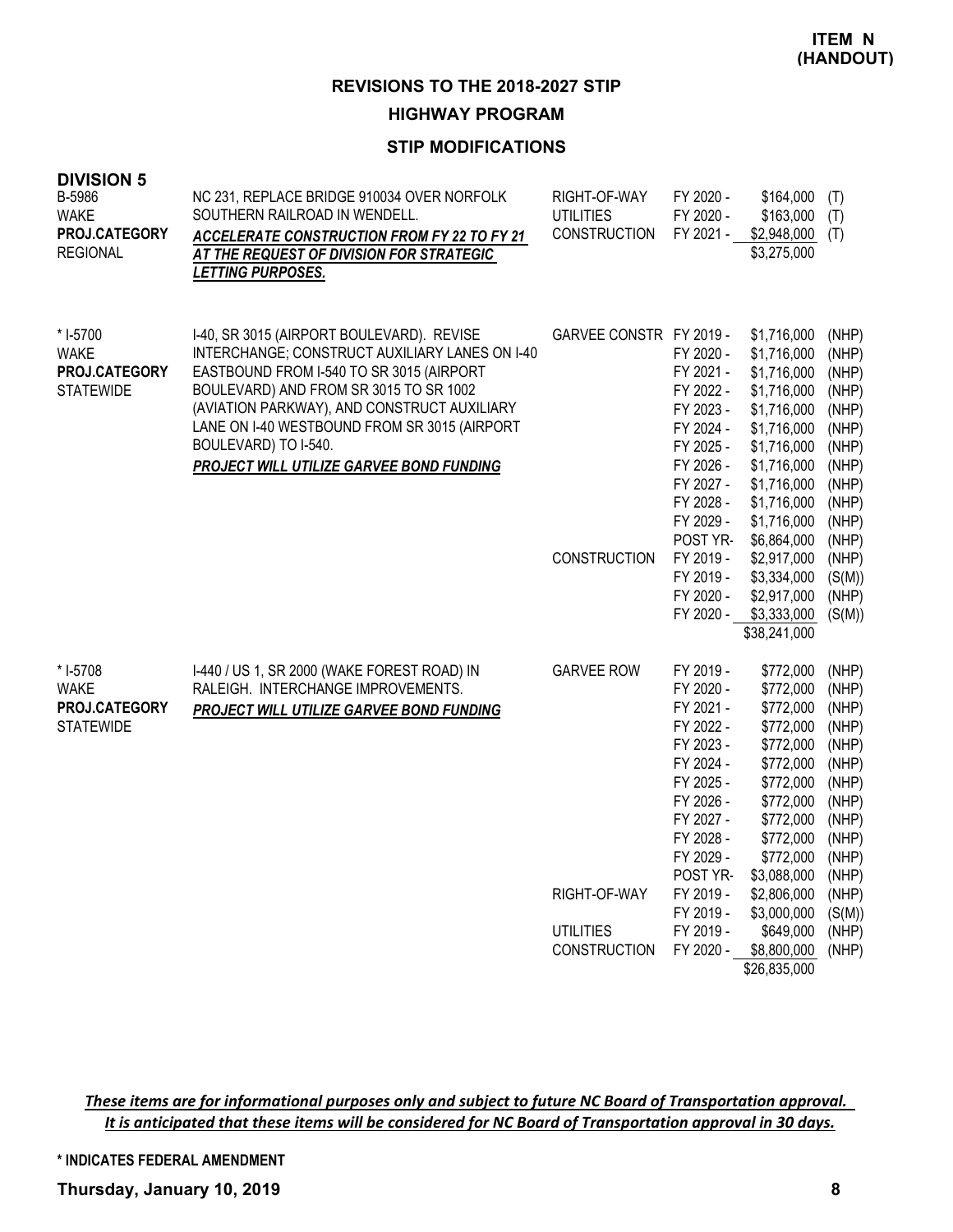**HIGHWAY PROGRAM**

### **STIP MODIFICATIONS**

| <b>DIVISION 5</b><br>* I-5994     | I-40, US 15 / US 501 TO EAST OF NC 147. BRIDGE                                                     | GARVEE CONSTR FY 2019 - |                        | \$429,000                  | (NHPIM)            |
|-----------------------------------|----------------------------------------------------------------------------------------------------|-------------------------|------------------------|----------------------------|--------------------|
| <b>DURHAM</b><br>PROJ.CATEGORY    | REHABILITATION - MULTIPLE STRUCTURES.<br><b>PROJECT WILL UTILIZE GARVEE BOND FUNDING</b>           |                         | FY 2020 -<br>FY 2021 - | \$429,000<br>\$429,000     | (NHPIM)<br>(NHPIM) |
| <b>STATEWIDE</b>                  |                                                                                                    |                         | FY 2022 -              | \$429,000                  | (NHPIM)            |
|                                   |                                                                                                    |                         | FY 2023 -<br>FY 2024 - | \$429,000<br>\$429,000     | (NHPIM)<br>(NHPIM) |
|                                   |                                                                                                    |                         | FY 2025 -              | \$429,000                  | (NHPIM)            |
|                                   |                                                                                                    |                         | FY 2026 -<br>FY 2027 - | \$429,000<br>\$429,000     | (NHPIM)<br>(NHPIM) |
|                                   |                                                                                                    |                         | FY 2028 -              | \$429,000                  | (NHPIM)            |
|                                   |                                                                                                    |                         | FY 2029 -<br>POST YR-  | \$429,000<br>\$1,716,000   | (NHPIM)<br>(NHPIM) |
|                                   |                                                                                                    | <b>CONSTRUCTION</b>     | FY 2019 -              | \$1,667,000                | (S(M))             |
|                                   |                                                                                                    |                         |                        | \$8,102,000                |                    |
| * I-5995                          | I-40, EAST OF NC 147 TO SR 3015 (AIRPORT                                                           | GARVEE CONSTR FY 2019 - |                        | \$343,000                  | (NHPIM)            |
| <b>DURHAM</b><br><b>WAKE</b>      | BOULEVARD). PAVEMENT REHABILITATION.<br>PROJECT TO UTILIZE BUILD NC BONDS                          |                         | FY 2020 -<br>FY 2021 - | \$343,000<br>\$343,000     | (NHPIM)<br>(NHPIM) |
| PROJ.CATEGORY                     |                                                                                                    |                         | FY 2022 -              | \$343,000                  | (NHPIM)            |
| <b>STATEWIDE</b>                  |                                                                                                    |                         | FY 2023 -<br>FY 2024 - | \$343,000<br>\$343,000     | (NHPIM)<br>(NHPIM) |
|                                   |                                                                                                    |                         | FY 2025 -              | \$343,000                  | (NHPIM)            |
|                                   |                                                                                                    |                         | FY 2026 -              | \$343,000                  | (NHPIM)            |
|                                   |                                                                                                    |                         | FY 2027 -<br>FY 2028 - | \$343,000<br>\$343,000     | (NHPIM)<br>(NHPIM) |
|                                   |                                                                                                    |                         | FY 2029 -              | \$343,000                  | (NHPIM)            |
|                                   |                                                                                                    | <b>CONSTRUCTION</b>     | POST YR-<br>FY 2019 -  | \$1,372,000<br>\$1,333,000 | (NHPIM)<br>(S(M))  |
|                                   |                                                                                                    |                         |                        | \$6,478,000                |                    |
| * P-5706                          | NORFOLK SOUTHERN H LINE, EAST DURHAM                                                               | RIGHT-OF-WAY            | FY 2020 -              | \$9,327,000                | (T)                |
| <b>DURHAM</b>                     | RAILROAD SAFETY PROJECT. PROJECT WILL<br>STRAIGHTEN EXISTING RAILROAD CURVATURE                    | <b>CONSTRUCTION</b>     | FY 2026 -              | \$10,891,000               | (T)                |
| PROJ.CATEGORY<br><b>STATEWIDE</b> | BETWEEN CP NELSON AND CP EAST DURHAM AND                                                           |                         | FY 2026 -<br>FY 2027 - | \$167,000<br>\$10,891,000  | (O)<br>(T)         |
|                                   | INCLUDES A COMBINATION OF GRADE SEPARATIONS                                                        |                         | FY 2027 -              | \$167,000                  | (O)                |
|                                   | AND CLOSURES AT ELLIS ROAD SOUTH END (734737A),<br>GLOVER ROAD (734735L), AND WRENN ROAD (734736T) |                         | FY 2028 -<br>FY 2028 - | \$10,891,000<br>\$166,000  | (T)<br>(O)         |
|                                   | IN DURHAM.                                                                                         |                         |                        | \$42,500,000               |                    |
|                                   | ACCELERATE RIGHT OF WAY FROM FY 23 TO FY 20 AT                                                     |                         |                        |                            |                    |
|                                   | THE REQUEST OF RAIL DIVISION.                                                                      |                         |                        |                            |                    |

*These items are for informational purposes only and subject to future NC Board of Transportation approval. It is anticipated that these items will be considered for NC Board of Transportation approval in 30 days.*

**\* INDICATES FEDERAL AMENDMENT**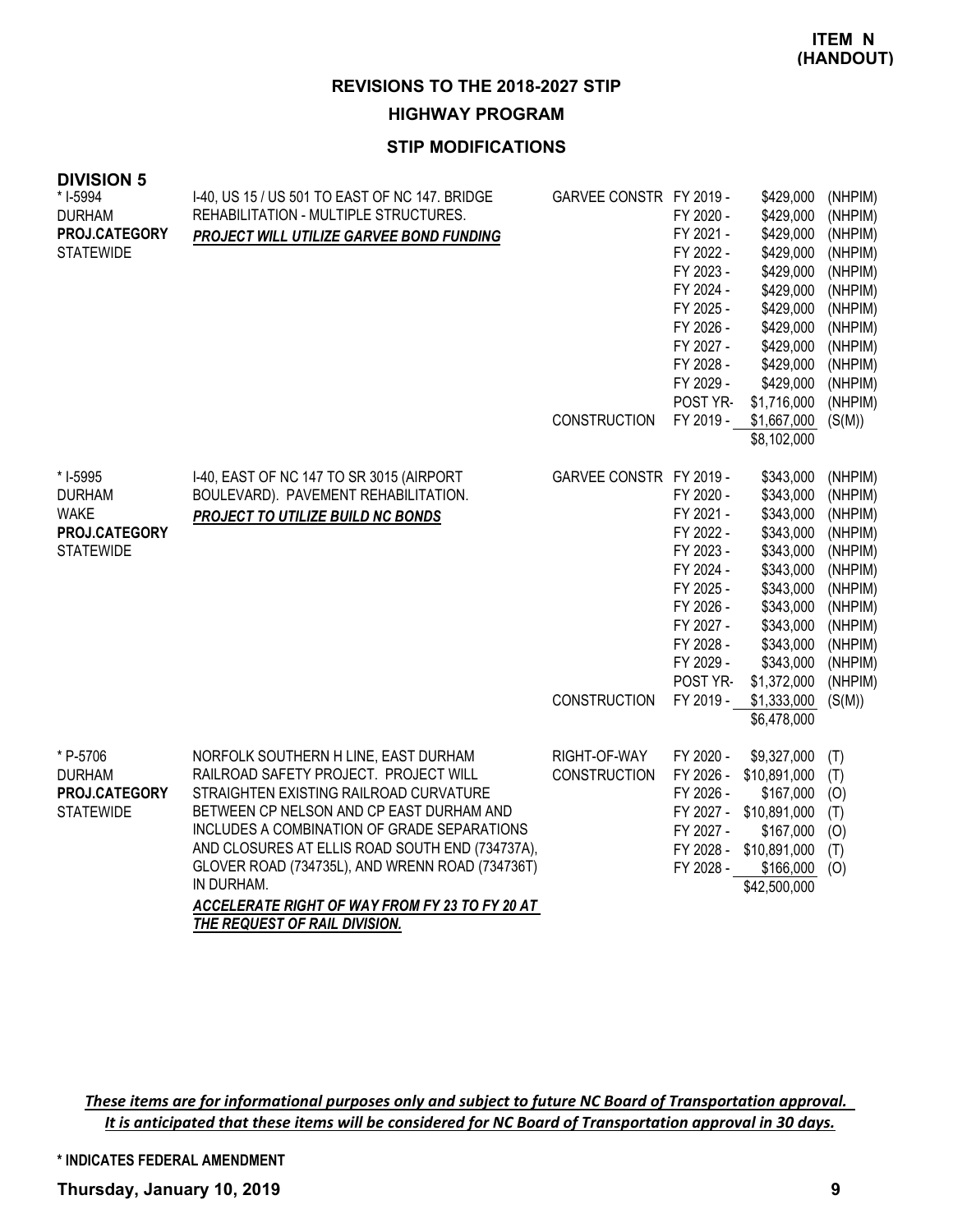#### **HIGHWAY PROGRAM**

#### **STIP MODIFICATIONS**

| <b>DIVISION 5</b><br>* U-2901B<br><b>WAKE</b><br>PROJ.CATEGORY<br><b>REGIONAL</b> | NC 55 (WILLIAMS STREET), US 1 TO NORTH OF SR 1160<br>(OLIVE CHAPEL ROAD). CONVERT EXISTING<br>MULTILANES TO MEDIAN DIVIDED SECTION AND<br>WIDEN REMAINING 2-LANE SECTIONS TO MULTILANES.<br>TO ALLOW ADDITIONAL TIME FOR PLANNING AND<br>DESIGN DELAY RIGHT OF WAY FROM FY 19 TO FY 20;<br><b>COST INCREASE EXCEEDING \$2 MILLION AND 25%</b><br>THRESHOLDS. | RIGHT-OF-WAY<br><b>UTILITIES</b><br><b>CONSTRUCTION</b> | FY 2020 -<br>FY 2021 -<br>FY 2020 -<br>FY 2021 -<br>FY 2022 -<br>FY 2023 -<br>FY 2024 - | \$9,035,500<br>\$9,035,500<br>\$93,000<br>\$5,775,000<br>\$5,775,000<br>\$5,775,000<br>\$5,775,000<br>\$41,264,000             | (T)<br>(T)<br>(T)<br>(T)<br>(T)<br>(T)<br>(T) |
|-----------------------------------------------------------------------------------|--------------------------------------------------------------------------------------------------------------------------------------------------------------------------------------------------------------------------------------------------------------------------------------------------------------------------------------------------------------|---------------------------------------------------------|-----------------------------------------------------------------------------------------|--------------------------------------------------------------------------------------------------------------------------------|-----------------------------------------------|
| U-5307C<br><b>WAKE</b><br>PROJ.CATEGORY<br><b>REGIONAL</b>                        | US 1, NORTH OF SR 2045 (BURLINGTON MILLS ROAD)<br>TO SOUTH OF NC 98 BUSINESS IN WAKE FOREST.<br><b>CORRECT NORTHERN TERMINUS DESCRIPTION TO BE</b><br><b>CONSISTENT WITH PRIORITIZATION.</b>                                                                                                                                                                 | RIGHT-OF-WAY<br><b>UTILITIES</b><br>CONSTRUCTION        | FY 2021 -<br>FY 2021 -<br>FY 2021 -<br>FY 2022 -<br>FY 2023 -                           | \$30,000,000<br>\$3,000,000<br>\$23,775,000<br>\$23,775,000<br>\$23,775,000<br>FY 2024 - \$23,775,000<br>\$128,100,000         | (T)<br>(T)<br>(T)<br>(T)<br>(T)<br>(T)        |
| U-5307D<br><b>WAKE</b><br>PROJ.CATEGORY<br><b>REGIONAL</b>                        | US 1, SOUTH OF NC 98 BUSINESS TO SR1909<br>(PURNELL ROAD) / SR 1931 (HARRIS ROAD) IN WAKE<br>FOREST.<br><b>CORRECT SOUTHERN TERMINUS DESCRIPTION TO BE</b><br><b>CONSISTENT WITH PRIORITIZATION.</b>                                                                                                                                                         | RIGHT-OF-WAY<br><b>UTILITIES</b><br>CONSTRUCTION        | FY 2024 -<br>FY 2024 -<br>FY 2024 -<br>FY 2025 -<br>FY 2026 -                           | \$30,100,000<br>\$3,700,000<br>\$14,100,000<br>\$14,100,000<br>\$14,100,000<br>FY 2027 - \$14,100,000<br>\$90,200,000          | (T)<br>(T)<br>(T)<br>(T)<br>(T)<br>(T)        |
| U-5825<br><b>WAKE</b>                                                             | SR 1010 (TEN-TEN ROAD), APEX PEAKWAY IN APEX TO<br>KILDARE FARM ROAD IN CARY. WIDEN TO<br>MULTILANES.<br><b>REMOVE PROJECT BREAKS (SEE BELOW) AT</b><br>REQUEST OF DIVISION AND APPLY PROGRAMMING<br>SCHEDULES TO U-5825.                                                                                                                                    | RIGHT-OF-WAY<br><b>UTILITIES</b><br>CONSTRUCTION        | FY 2021 -<br>FY 2022 -<br>FY 2021 -<br>FY 2022 -<br>FY 2023 -<br>FY 2024 -              | \$4,469,000<br>\$4,468,000<br>\$576,000<br>\$576,000<br>\$15,234,000<br>\$15,234,000<br>FY 2025 - \$15,233,000<br>\$55,790,000 | (T)<br>(T)<br>(T)<br>(T)<br>(T)<br>(T)<br>(T) |
| U-5825A<br><b>WAKE</b>                                                            | SR 1010 (TEN-TEN ROAD), APEX PEAKWAY TO US 1 IN<br>APEX.                                                                                                                                                                                                                                                                                                     |                                                         |                                                                                         |                                                                                                                                |                                               |

*DELETE PROJECT BREAK, WORK TO BE ACCOMPLISHED UNDER PROJECT U-5825.* DIVISION **PROJ.CATEGORY**

*These items are for informational purposes only and subject to future NC Board of Transportation approval. It is anticipated that these items will be considered for NC Board of Transportation approval in 30 days.*

**\* INDICATES FEDERAL AMENDMENT**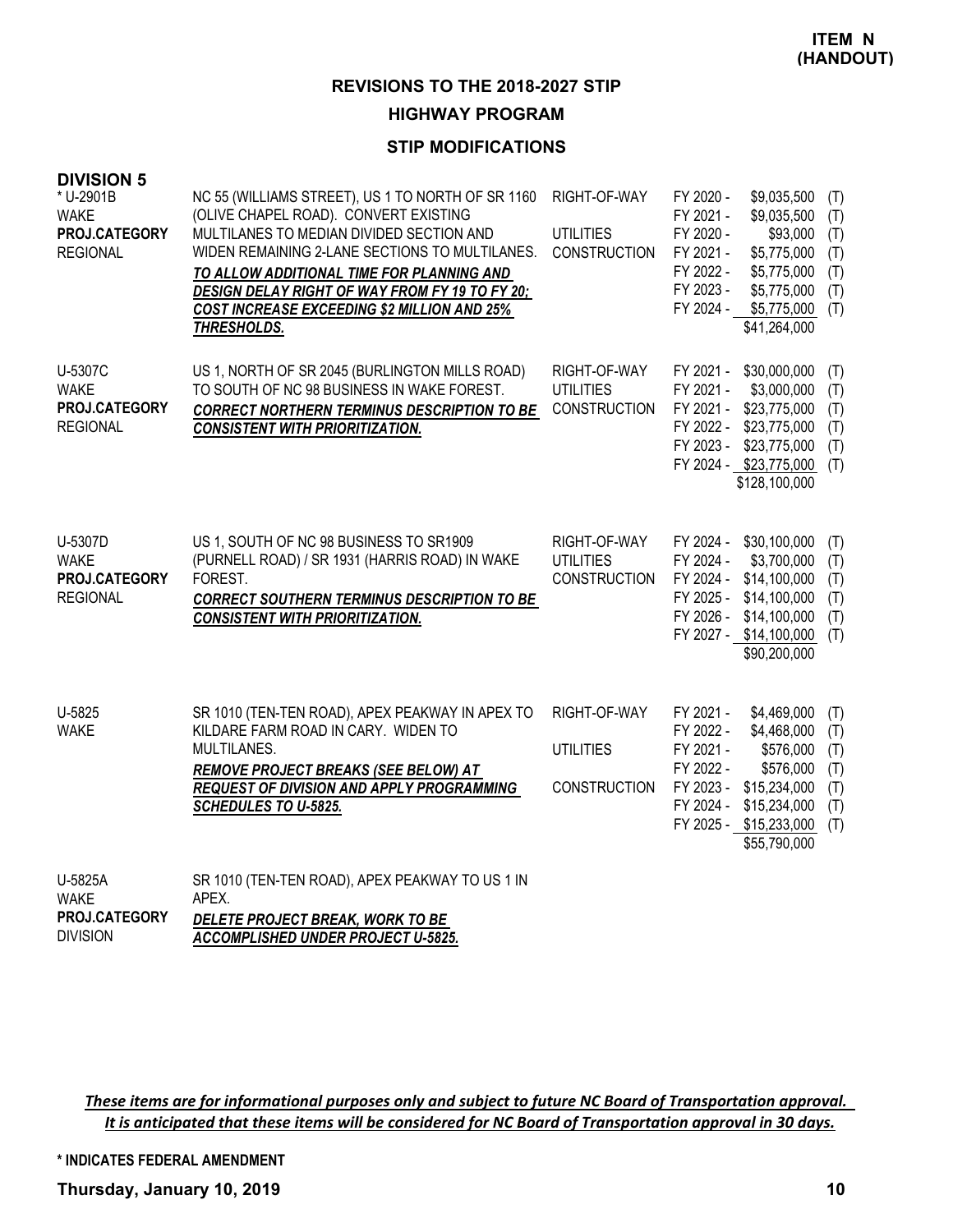### **REVISIONS TO THE 2018-2027 STIP HIGHWAY PROGRAM**

#### **STIP MODIFICATIONS**

#### **DIVISION 5**

| U-5825B              | SR 1010 (TEN-TEN ROAD), US1 TO KILDAIRE FARM |
|----------------------|----------------------------------------------|
| WAKE                 | ROAD IN CARY.                                |
| <b>PROJ.CATEGORY</b> | DELETE PROJECT BREAK. WORK TO BE             |
| <b>DIVISION</b>      | ACCOMPLISHED UNDER PROJECT U-5825.           |

#### **DIVISION 6**

| * U-3424<br><b>CUMBERLAND</b>                                                        | SR 1410 (BUNCE ROAD), US 401 (RAEFORD ROAD) TO<br>SR 1400 (CLIFFDALE ROAD). WIDEN TO MULTI-LANES.<br><b>COST INCREASE EXCEEDING \$2 MILLION AND 25%</b><br>THRESHOLDS.                                                                                                                                                        | RIGHT-OF-WAY<br><b>UTILITIES</b><br><b>CONSTRUCTION</b> | FY 2023 -<br>FY 2023 -<br>FY 2026 -<br>FY 2027 - | \$4,997,000<br>\$600,000<br>\$9,600,000<br>\$9,600,000<br>\$24,797,000 | (BGANY)<br>(BGANY)<br>(BGANY)<br>(BGANY) |
|--------------------------------------------------------------------------------------|-------------------------------------------------------------------------------------------------------------------------------------------------------------------------------------------------------------------------------------------------------------------------------------------------------------------------------|---------------------------------------------------------|--------------------------------------------------|------------------------------------------------------------------------|------------------------------------------|
| <b>DIVISION 7</b><br>B-5721<br><b>ROCKINGHAM</b><br>PROJ.CATEGORY<br><b>DIVISION</b> | SR 2177 (DAN VALLEY ROAD), REPLACE BRIDGE<br>780124 OVER MAYO RIVER IN MADISON.<br>ACCELERATE RIGHT-OF-WAY FROM FY 21 TO FY 20<br>AND CONSTRUCTION FROM FY 22 TO FY 21 FOR<br>STRATEGIC LETTING PURPOSES.                                                                                                                     | RIGHT-OF-WAY<br><b>UTILITIES</b><br><b>CONSTRUCTION</b> | FY 2020 -<br>FY 2020 -<br>FY 2021 -              | \$188,000<br>\$187,000<br>\$3,375,000<br>\$3,750,000                   | (BGLT5)<br>(BGLT5)<br>(BGLT5)            |
| EB-5721<br>ORANGE<br>PROJ.CATEGORY<br><b>DIVISION</b>                                | ORANGE COUNTY BICYCLE ROUTE 1, CLELAND DRIVE<br>TO WILLOW DRIVE IN CHAPEL HILL. UPGRADE<br>EXISTING OFF-ROAD PATH AND CONSTRUCT NEW<br>SECTION OF PATH.<br>TO REFLECT LATEST COST ESTIMATE AND CURRENT<br>TOWN DELIVERY SCHEDULE. INCREASE FUNDING<br>AND DELAY CONSTRUCTION FROM FY 19 TO FY 20 AT<br><b>REQUEST OF MPO.</b> | <b>CONSTRUCTION</b>                                     | FY 2020 -<br>FY 2020 -                           | \$775,000<br>\$194,000<br>\$969,000                                    | (TAANY)<br>(L)                           |
| <b>I-5898</b><br><b>ROCKINGHAM</b><br>PROJ.CATEGORY<br><b>REGIONAL</b>               | FUTURE I-73 / US 220, US 311 / NC 135 INTERCHANGE.<br>WIDEN BRIDGE 780074 AND UPGRADE INTERCHANGE.<br>TO ALLOW ADDITIONAL TIME FOR PLANNING AND<br><b>DESIGN. DELAY RIGHT-OF-WAY FROM FY 19 TO FY 20</b><br>AND CONSTRUCTION FROM FY 20 TO FY 21 AT<br><b>REQUEST OF THE DIVISION OFFICE.</b>                                 | RIGHT-OF-WAY<br><b>UTILITIES</b><br><b>CONSTRUCTION</b> | FY 2020 -<br>FY 2020 -<br>FY 2021 -              | \$300,000<br>\$30,000<br>\$1,875,000<br>\$2,205,000                    | (T)<br>(T)<br>(T)                        |

*These items are for informational purposes only and subject to future NC Board of Transportation approval. It is anticipated that these items will be considered for NC Board of Transportation approval in 30 days.*

**\* INDICATES FEDERAL AMENDMENT**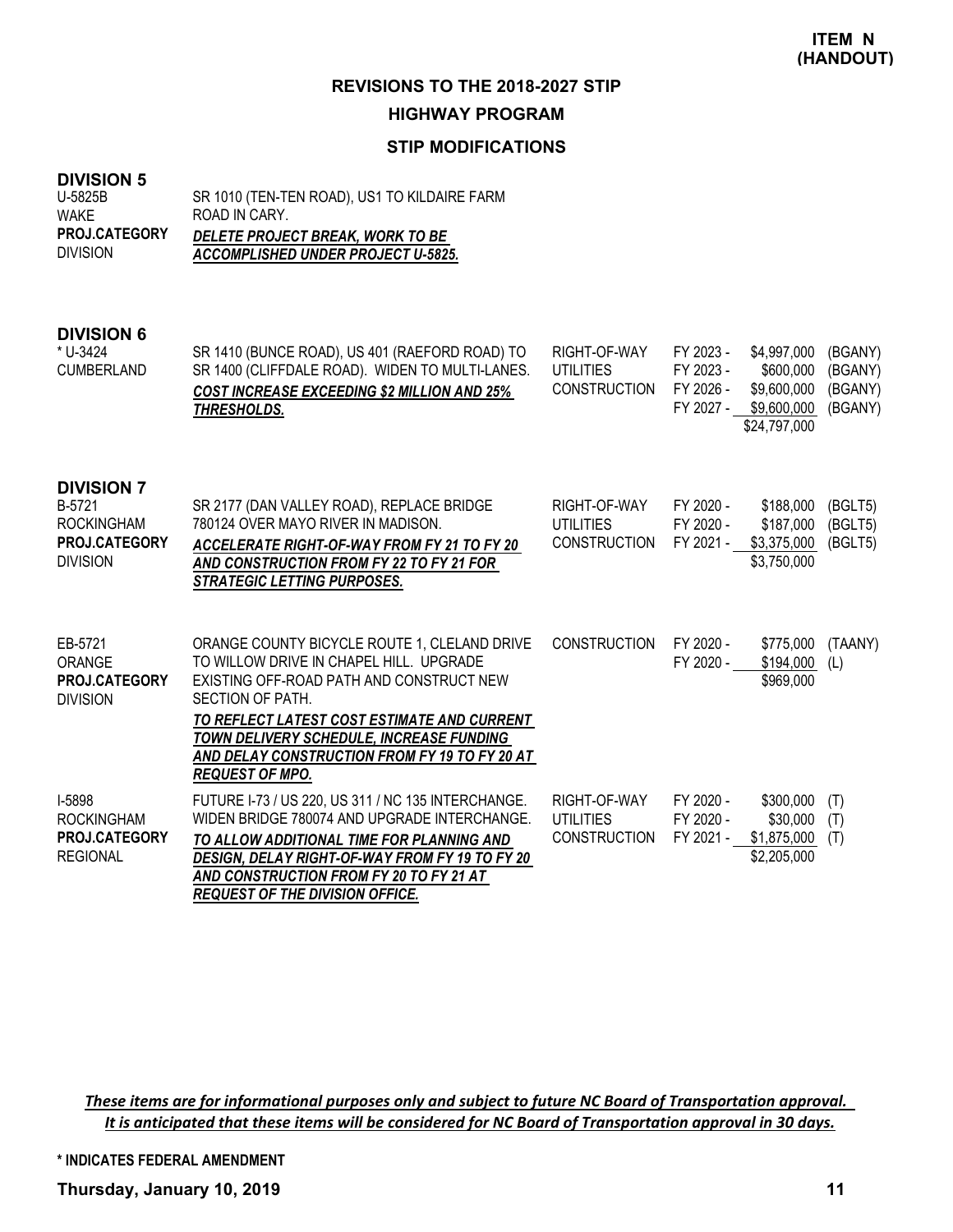**ITEM N (HANDOUT)**

**REVISIONS TO THE 2018-2027 STIP**

**HIGHWAY PROGRAM**

#### **STIP MODIFICATIONS**

| <b>DIVISION 7</b><br>* U-5754<br><b>GUILFORD</b><br>PROJ.CATEGORY<br><b>REGIONAL</b> | US 29 / US 70 / US 220 (O'HENRY BOULEVARD), I-40 /<br>BUSINESS 85 TO SOUTH OF FLORIDA STREET IN<br>GREENSBORO. ADD LANE ON 1-40 / BUSINESS 85<br>EASTBOUND RAMP ONTO NORTHBOUND US 29 / US 70<br>/ US 220 AND EXTEND US 29 / US 70 / US 220<br>SOUTHBOUND RAMP ONTO SR 3762 (MARTIN LUTHER<br>KING, JR. DRIVE)<br>ACCELERATE CONSTRUCTION FROM FY 20 TO FY 19<br>AND DELETE THE RIGHT-OF-WAY PHASE IN FY 19 AT<br><b>REQUEST OF PROJECT MANAGEMENT; NO RIGHT-OF-</b><br><b>WAY ACQUISITION OR UTILITY RELOCATION</b><br>NECESSARY. | <b>CONSTRUCTION</b>                                     |                                     | FY 2019 - \$2,850,000<br>\$2,850,000                                         | (NHP)                    |
|--------------------------------------------------------------------------------------|------------------------------------------------------------------------------------------------------------------------------------------------------------------------------------------------------------------------------------------------------------------------------------------------------------------------------------------------------------------------------------------------------------------------------------------------------------------------------------------------------------------------------------|---------------------------------------------------------|-------------------------------------|------------------------------------------------------------------------------|--------------------------|
| U-5850<br><b>GUILFORD</b><br>PROJ.CATEGORY<br><b>DIVISION</b>                        | SR 1007 (RANDLEMAN ROAD), ELMSLEY DRIVE TO<br>GLENDALE DRIVE IN GREENSBORO. WIDEN TO<br>MULTLANES.<br>TO ALLOW ADDITIONAL TIME TO COMPLETE THE<br>RIGHT-OF-WAY PHASE, DELAY CONSTRUCTION FROM<br>FY 20 TO FY 21 AT REQUEST OF THE DIVISION OFFICE.                                                                                                                                                                                                                                                                                 | RIGHT-OF-WAY<br><b>UTILITIES</b><br><b>CONSTRUCTION</b> | FY 2019 -<br>FY 2019 -              | \$467,000<br>\$56,000<br>FY 2021 - \$1,635,000<br>\$2,158,000                | (T)<br>(T)<br>(T)        |
| U-5893<br><b>ROCKINGHAM</b><br>PROJ.CATEGORY<br><b>REGIONAL</b>                      | US 311 / NC 14 (SOUTH VAN BUREN ROAD), SR 2066<br>(KINGS HIGHWAY) IN EDEN. CONVERT AT-GRADE<br>INTERSECTION TO INTERCHANGE.<br>TO ALLOW ADDITIONAL TIME TO EVALUATE DESIGN<br>ALTERNATIVES, DELAY RIGHT-OF-WAY FROM FY 19<br>TO FY 20 AND CONSTRUCTION FROM FY 20 TO FY 21<br><b>AT REQUEST OF THE DIVISION OFFICE.</b>                                                                                                                                                                                                            | RIGHT-OF-WAY<br><b>UTILITIES</b><br><b>CONSTRUCTION</b> | FY 2020 -<br>FY 2021 -<br>FY 2020 - | \$69,000<br>\$1,311,000<br>\$100,000<br>FY 2021 - \$5,750,000<br>\$7,230,000 | (T)<br>(T)<br>(T)<br>(T) |
| * U-6115<br><b>ALAMANCE</b><br>PROJ.CATEGORY<br><b>REGIONAL</b>                      | NC 54, SR 1945 (RIVERBEND ROAD) / SR 2431<br>(JOHNSON STREET) TO SOUTH OF SR 2107<br>(WHITTEMORE ROAD) IN GRAHAM. IMPROVE SR 1945<br>(RIVERBEND ROAD) / SR 2431 (JOHNSON STREET)<br>INTERSECTION, UPGRADE RAMP INTERSECTIONS AT I-<br>40 / I-85, IMPROVE SR 2106 (WOODY ROAD)<br>INTERSECTION, AND UPGRADE PIPE CULVERTS AT SR<br>2106 AND SR 2107 INTERSECTIONS.<br><b>REVISE NORTHERN TERMINUS TO INCORPORATE</b><br><b>SCOPE OF NEW STI PROJECT.</b>                                                                            |                                                         |                                     |                                                                              |                          |

*These items are for informational purposes only and subject to future NC Board of Transportation approval. It is anticipated that these items will be considered for NC Board of Transportation approval in 30 days.*

**\* INDICATES FEDERAL AMENDMENT**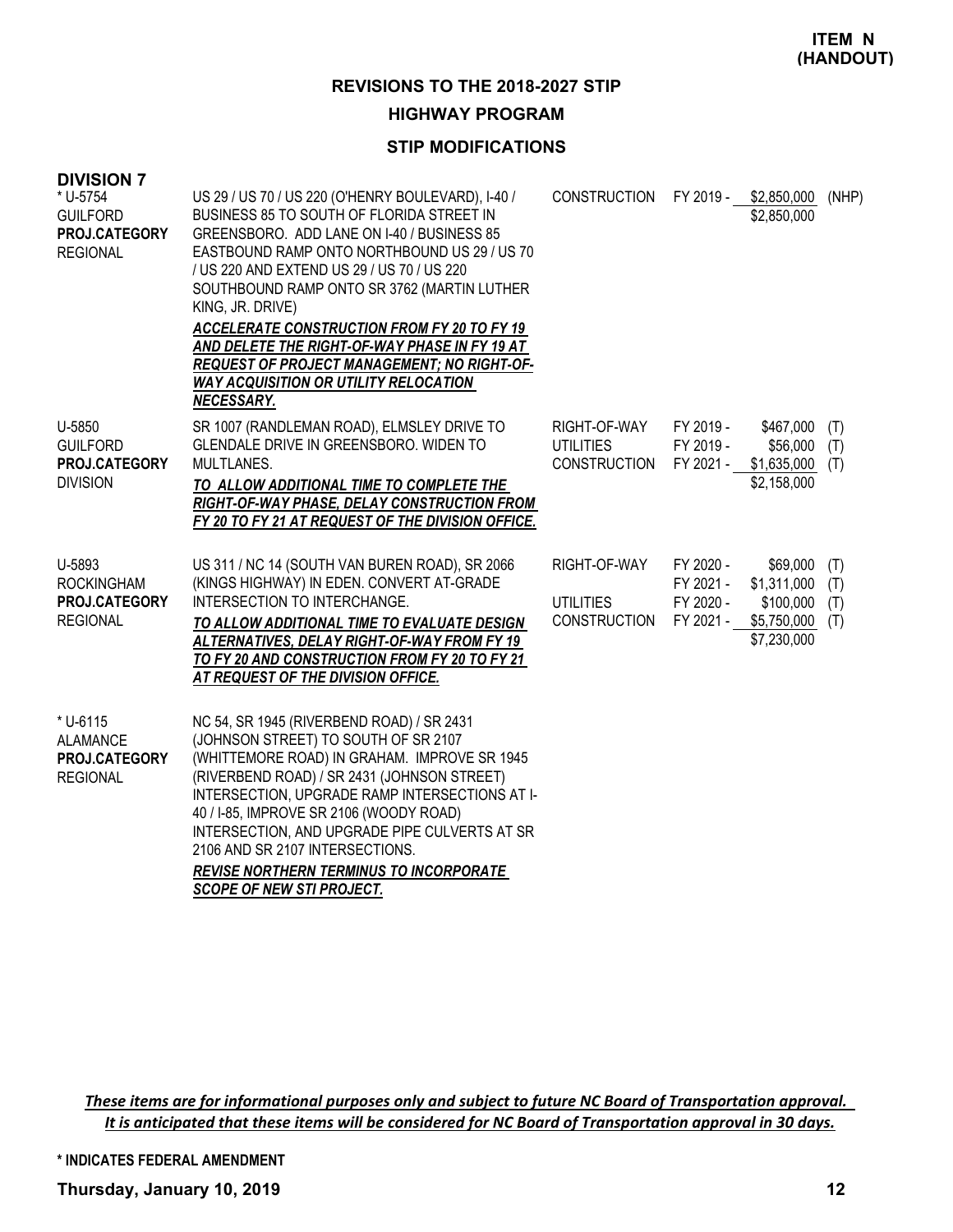#### **HIGHWAY PROGRAM**

#### **STIP MODIFICATIONS**

| <b>DIVISION 8</b> |  |
|-------------------|--|
|-------------------|--|

| <b>DIVISION 8</b><br>* R-3421A<br><b>RICHMOND</b><br>PROJ.CATEGORY<br><b>REGIONAL</b> | US 220 BYPASS / FUTURE I-73 / FUTURE I-74,<br>ROCKINGHAM BYPASS, US 74 BYPASS WEST OF<br>ROCKINGHAM AT SR 1109 (ZION CHURCH ROAD)<br>INTERCHANGE TO SOUTH OF SR 1140 (OLD<br><b>CHARLOTTE HIGHWAY)</b><br>ACCELERATE CONSTRUCTION FROM FY 26 TO FY 20<br>FOR STRATEGIC LETTING PURPOSES. PROJECT TO<br>UTILIZE BUILD NC BONDS. | BUILD NC CONST FY 2020 -<br><b>CONSTRUCTION</b>         | FY 2021 -<br>FY 2022 -<br>FY 2023 -<br>FY 2024 -<br>FY 2025 -<br>FY 2026 -<br>FY 2027 -<br>FY 2028 -<br>FY 2029 -<br>FY 2020 -<br>FY 2021 -<br>FY 2022 -<br>FY 2023 - | \$4,290,000<br>\$4,290,000<br>\$4,290,000<br>\$4,290,000<br>\$4,290,000<br>\$4,290,000<br>\$4,290,000<br>\$4,290,000<br>\$4,290,000<br>\$4,290,000<br>POST YR-\$21,450,000<br>\$5,050,000<br>\$5,050,000<br>\$5,050,000<br>\$5,050,000<br>\$84,550,000 | (T)<br>(T)<br>(T)<br>(T)<br>(T)<br>(T)<br>(T)<br>(T)<br>(T)<br>(T)<br>(T)<br>(T)<br>(T)<br>(T)<br>(T) |
|---------------------------------------------------------------------------------------|--------------------------------------------------------------------------------------------------------------------------------------------------------------------------------------------------------------------------------------------------------------------------------------------------------------------------------|---------------------------------------------------------|-----------------------------------------------------------------------------------------------------------------------------------------------------------------------|--------------------------------------------------------------------------------------------------------------------------------------------------------------------------------------------------------------------------------------------------------|-------------------------------------------------------------------------------------------------------|
| * R-3421B<br><b>RICHMOND</b><br>PROJ.CATEGORY<br><b>REGIONAL</b>                      | US 220 BYPASS / FUTURE I-73 / FUTURE I-74,<br>ROCKINGHAM BYPASS, SOUTH OF SR 1140 (OLD<br>CHARLOTTE HIGHWAY) TO SOUTHWEST OF SR 1304<br>(HARRINGTON ROAD)<br><b>ACCELERATE CONSTRUCTION FROM FY 26 TO FY 20</b><br>FOR STRATEGIC LETTING PURPOSES. PROJECT TO<br><b>UTILIZE BUILD NC BONDS.</b>                                | BUILD NC CONST FY 2020 -<br><b>CONSTRUCTION</b>         | FY 2021 -<br>FY 2022 -<br>FY 2023 -<br>FY 2024 -<br>FY 2025 -<br>FY 2026 -<br>FY 2027 -<br>FY 2028 -<br>FY 2029 -<br>FY 2020 -<br>FY 2021 -<br>FY 2022 -<br>FY 2023 - | \$4,290,000<br>\$4,290,000<br>\$4,290,000<br>\$4,290,000<br>\$4,290,000<br>\$4,290,000<br>\$4,290,000<br>\$4,290,000<br>\$4,290,000<br>\$4,290,000<br>POST YR-\$21,450,000<br>\$6,125,000<br>\$6,125,000<br>\$6,125,000<br>\$6,125,000<br>\$88,850,000 | (T)<br>(T)<br>(T)<br>(T)<br>(T)<br>(T)<br>(T)<br>(T)<br>(T)<br>(T)<br>(T)<br>(T)<br>(T)<br>(T)<br>(T) |
| <b>DIVISION 9</b><br>* B-4626<br><b>ROWAN</b><br>PROJ.CATEGORY<br><b>STATEWIDE</b>    | NC 8 / NC 49, REPLACE BRIDGE 790003 AND APPLY<br>DECK PRESERVATION TREATEMENT TO BRIDGE<br>790008 OVER YADKIN RIVER AND WINSTON-SALEM<br>SOUTHBOUND RAILROAD.<br><b>COST INCREASE EXCEEDING \$2 MILLION AND 25%</b><br>THRESHOLDS.                                                                                             | RIGHT-OF-WAY<br><b>UTILITIES</b><br><b>CONSTRUCTION</b> | FY 2019 -<br>FY 2019 -<br>FY 2020 -<br>FY 2021 -<br>FY 2022 -                                                                                                         | \$300,000<br>\$300,000<br>\$760,000<br>\$7,220,000<br>\$7,220,000<br>\$15,800,000                                                                                                                                                                      | (BGLT5)<br>(BGLT5)<br>(BGLT5)<br>(BGLT5)<br>(BGLT5)                                                   |

*These items are for informational purposes only and subject to future NC Board of Transportation approval. It is anticipated that these items will be considered for NC Board of Transportation approval in 30 days.*

**\* INDICATES FEDERAL AMENDMENT**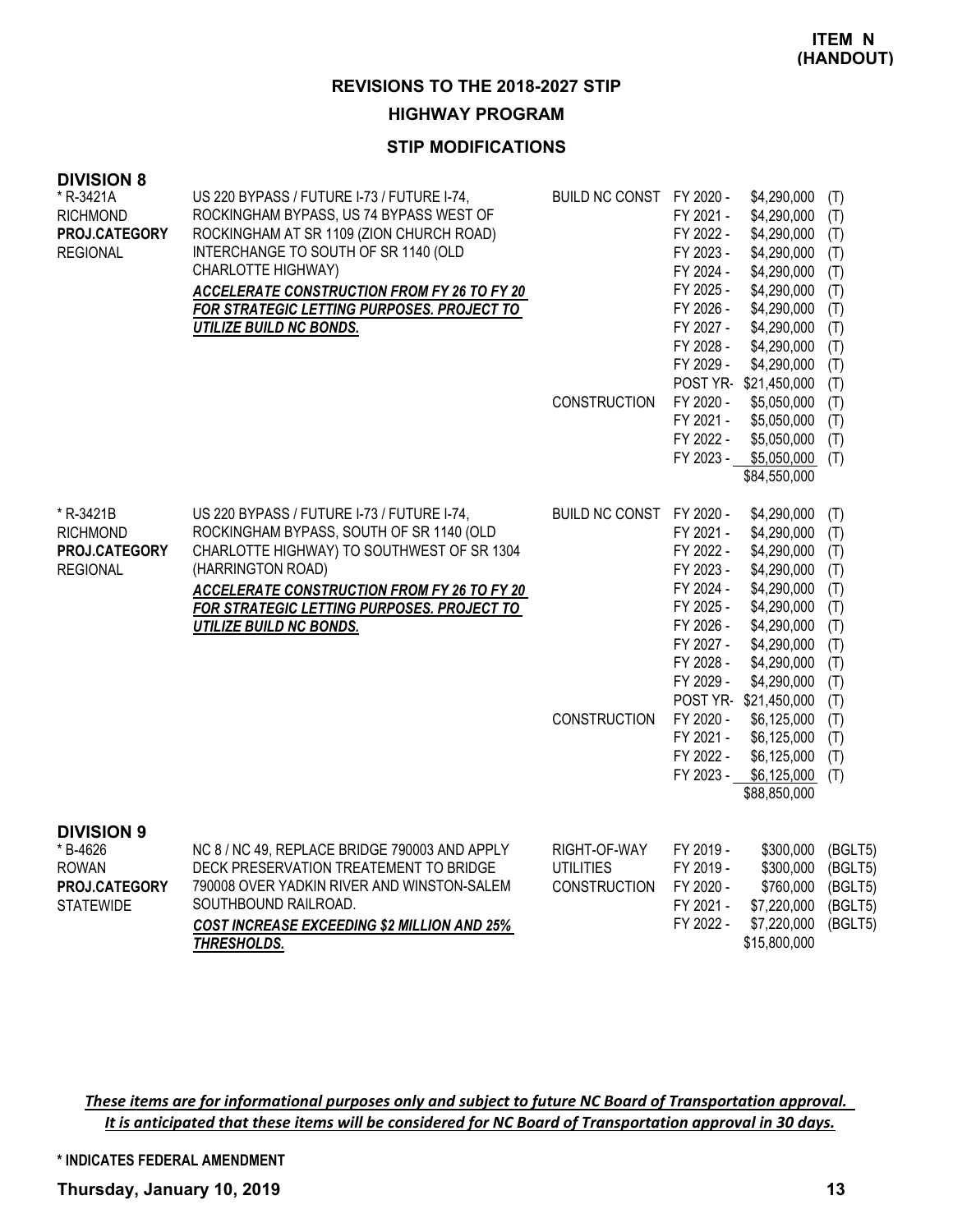**HIGHWAY PROGRAM**

### **STIP MODIFICATIONS**

| <b>DIVISION 9</b><br>EB-5813<br><b>ROWAN</b><br>PROJ.CATEGORY<br><b>DIVISION</b> | GRANT'S CREEK GREENWAY, LANDIS SPUR, SR 1210<br>(WEST RYDER AVENUE) TO WEST OF SR 1211<br>(KIMBALL ROAD) IN LANDIS. CONSTRUCT GREENWAY.<br>TO REFLECT CURRENT TOWN DELIVERY SCHEDULE,<br>DELAY ENGINEERING, RIGHT-OF-WAY AND<br><b>CONSTRUCTION FROM FY 18 TO FY 19.</b> | <b>ENGINEERING</b><br>RIGHT-OF-WAY<br><b>CONSTRUCTION</b> | FY 2019 -<br>FY 2019 -<br>FY 2019 -<br>FY 2019 -<br>FY 2019 -                                                                                                                     | \$136,000<br>\$34,000<br>\$42,000<br>\$1,266,000<br>\$316,000<br>\$1,794,000                                                                                                                                        | (TAANY)<br>(L)<br>(L)<br>(TAANY)<br>(L)                                                                                                                         |
|----------------------------------------------------------------------------------|--------------------------------------------------------------------------------------------------------------------------------------------------------------------------------------------------------------------------------------------------------------------------|-----------------------------------------------------------|-----------------------------------------------------------------------------------------------------------------------------------------------------------------------------------|---------------------------------------------------------------------------------------------------------------------------------------------------------------------------------------------------------------------|-----------------------------------------------------------------------------------------------------------------------------------------------------------------|
| * I-5858<br><b>ROWAN</b><br>PROJ.CATEGORY<br><b>STATEWIDE</b>                    | I-85, US 29 / US 601 IN CHINA GROVE TO US 601 (JAKE<br>ALEXANDER BOULEVARD) IN SALISBURY AND FROM<br>SOUTH OF US 52 IN SALISBURY TO NORTH OF SR 2120<br>(LONG FERRY ROAD) IN SPENCER. PAVEMENT<br>REHABILITATION.<br><b>PROJECT WILL UTILIZE GARVEE BOND FUNDING.</b>    | GARVEE CONSTR FY 2019 -<br><b>CONSTRUCTION</b>            | FY 2020 -<br>FY 2021 -<br>FY 2022 -<br>FY 2023 -<br>FY 2024 -<br>FY 2025 -<br>FY 2026 -<br>FY 2027 -<br>FY 2028 -<br>FY 2029 -<br>POST YR-<br>FY 2019 -<br>FY 2019 -<br>FY 2019 - | \$944,000<br>\$944,000<br>\$944,000<br>\$944,000<br>\$944,000<br>\$944,000<br>\$944,000<br>\$944.000<br>\$944,000<br>\$944,000<br>\$944,000<br>\$3,776,000<br>\$230,000<br>\$246,000<br>\$3,667,000<br>\$18,303,000 | (NHPIM)<br>(NHPIM)<br>(NHPIM)<br>(NHPIM)<br>(NHPIM)<br>(NHPIM)<br>(NHPIM)<br>(NHPIM)<br>(NHPIM)<br>(NHPIM)<br>(NHPIM)<br>(NHPIM)<br>(HSIP)<br>(NHPIM)<br>(S(M)) |
| <b>DIVISION 10</b><br>B-5809<br><b>ANSON</b><br>PROJ.CATEGORY<br><b>DIVISION</b> | SR 1142 (CITY POND ROAD), REPLACE BRIDGE 030075<br>OVER NORTH FORK JONES CREEK.<br>TO ALLOW ADDITIONAL TIME FOR DESIGN DELAY<br><b>CONSTRUCTION FROM FY 19 TO FY 20</b>                                                                                                  | RIGHT-OF-WAY<br><b>CONSTRUCTION</b>                       | FY 2020 -<br>FY 2020 -                                                                                                                                                            | \$105,000<br>\$1,050,000<br>\$1,155,000                                                                                                                                                                             | (BGOFF)<br>(BGOFF)                                                                                                                                              |
| * U-5766A<br><b>MECKLENBURG</b><br>PROJ.CATEGORY<br><b>REGIONAL</b>              | NC 160, SOUTH CAROLINA LINE TO NC 49 (SOUTH<br>TRYON ROAD). WIDEN TO MULTI-LANES.<br>TO ALLOW ADDITIONAL TIME FOR PLANNING AND<br>DESIGN DELAY RIGHT-OF-WAY FROM FY 19 TO FY 21<br>AND CONSTRUCTION FROM FY 21 TO FY 24                                                  | RIGHT-OF-WAY<br><b>UTILITIES</b><br><b>CONSTRUCTION</b>   | FY 2021 -<br>FY 2022 -<br>FY 2021 -<br>FY 2024 -<br>FY 2025 -<br>FY 2026 -<br>FY 2027 -                                                                                           | \$1,300,000<br>\$1,300,000<br>\$500,000<br>\$4,375,000<br>\$4,375,000<br>\$4,375,000<br>\$4,375,000<br>\$20,600,000                                                                                                 | (T)<br>(T)<br>(T)<br>(T)<br>(T)<br>(T)<br>(T)                                                                                                                   |

*These items are for informational purposes only and subject to future NC Board of Transportation approval. It is anticipated that these items will be considered for NC Board of Transportation approval in 30 days.*

#### **\* INDICATES FEDERAL AMENDMENT**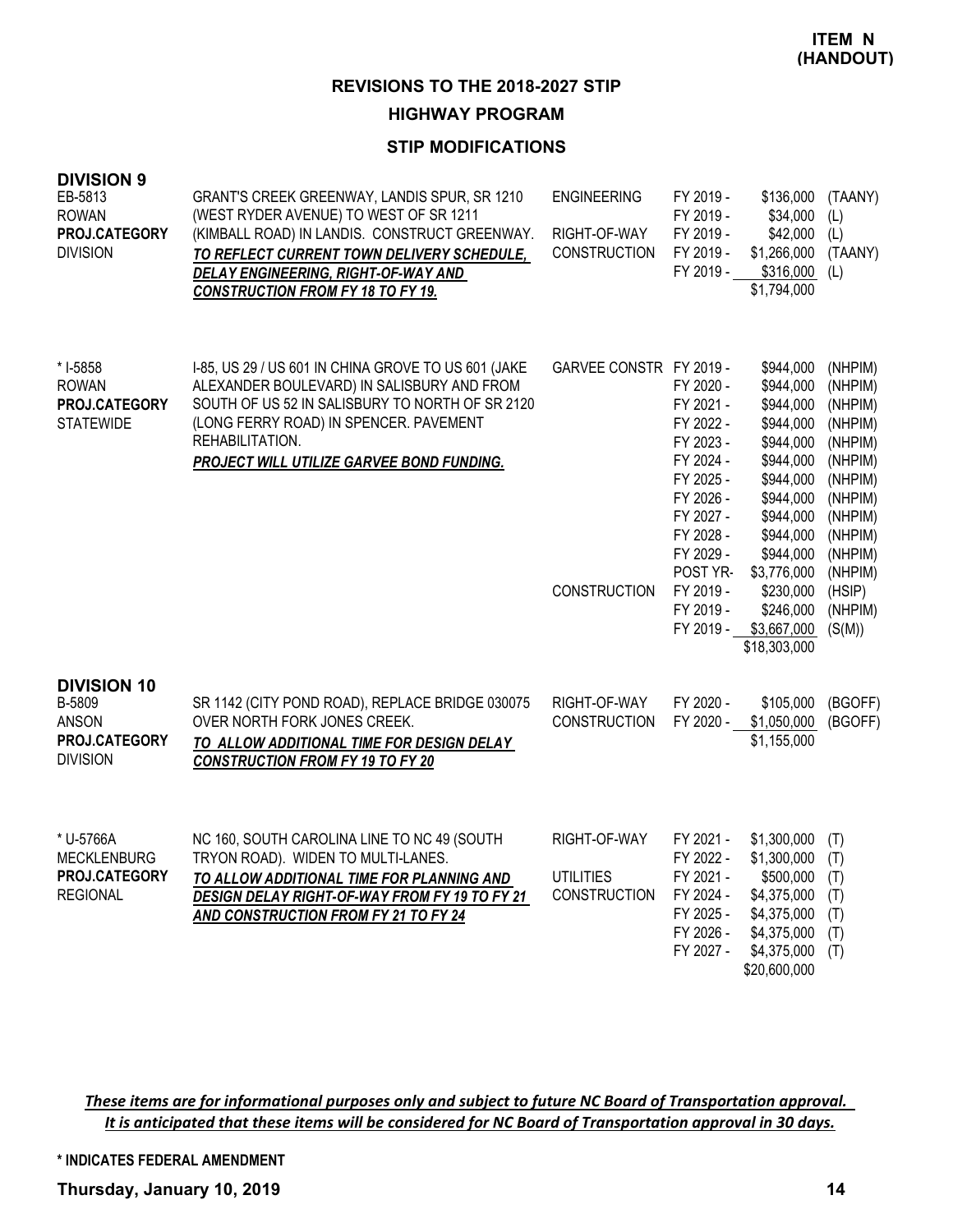**HIGHWAY PROGRAM**

### **STIP MODIFICATIONS**

| <b>DIVISION 10</b><br>* U-5766B<br><b>MECKLENBURG</b><br>PROJ.CATEGORY<br><b>REGIONAL</b> | NC 160, NC 49 (SOUTH TRYON ROAD) TO I-485. WIDEN<br>TO MULTI-LANES.<br>TO ALLOW ADDITIONAL TIME FOR PLANNING AND<br><b>DESIGN DELAY RIGHT-OF-WAY FROM FY 19 TO FY 21</b><br>AND CONSTRUCTION FROM FY 21 TO FY 24       | RIGHT-OF-WAY<br><b>UTILITIES</b><br><b>CONSTRUCTION</b> | FY 2021 -<br>FY 2022 -<br>FY 2021 -<br>FY 2022 -<br>FY 2024 -<br>FY 2025 -<br>FY 2026 -<br>FY 2027 - | \$1,550,000<br>\$1,550,000<br>\$2,300,000<br>\$2,300,000<br>\$7,825,000<br>\$7,825,000<br>\$7,825,000<br>\$7,825,000<br>\$39,000,000 | (T)<br>(T)<br>(T)<br>(T)<br>(T)<br>(T)<br>(T)<br>(T) |
|-------------------------------------------------------------------------------------------|------------------------------------------------------------------------------------------------------------------------------------------------------------------------------------------------------------------------|---------------------------------------------------------|------------------------------------------------------------------------------------------------------|--------------------------------------------------------------------------------------------------------------------------------------|------------------------------------------------------|
| U-5987<br><b>UNION</b><br>PROJ.CATEGORY<br><b>DIVISION</b>                                | INDIAN TRAIL, UNIONVILLE-INDIAN TRAIL ROAD AND<br>SARDIS ROAD. CONSTRUCT INTERSECTION<br>IMPROVEMENTS.<br>TO ALLOW ADDITIONAL TIME FOR DESIGN DELAY<br><b>CONSTRUCTION FROM FY 18 TO FY 19</b>                         | <b>CONSTRUCTION</b>                                     | FY 2019 -<br>FY 2019 -                                                                               | \$1,680,000<br>\$560,000<br>\$2,240,000                                                                                              | (BGDA)<br>(L)                                        |
| <b>DIVISION 11</b><br>B-5831<br><b>SURRY</b><br>PROJ.CATEGORY<br><b>STATEWIDE</b>         | I-77 NORTH, REPLACE BRIDGE 850006 OVER NC 268,<br>SOUTHERN RR, AND YADKIN RIVER.<br>TO ALLOW ADDITIONAL TIME FOR PLANNING AND<br>DESIGN DELAY RIGHT-OF-WAY FROM FY 19 TO FY 20<br>AND CONSTRUCTION FROM FY 20 TO FY 21 | RIGHT-OF-WAY<br>CONSTRUCTION                            | FY 2020 -<br>FY 2021 -<br>FY 2022 -                                                                  | \$600,000<br>\$5,350,000<br>\$5,350,000<br>\$11,300,000                                                                              | (NHPB)<br>(NHPB)<br>(NHPB)                           |
| B-5833<br><b>YADKIN</b><br>PROJ.CATEGORY<br><b>REGIONAL</b>                               | US 21 BUSINESS, REPLACE BRIDGE 980029 OVER I-77.<br>TO ALLOW ADDITIONAL TIME FOR PLANNING AND<br>DESIGN DELAY RIGHT-OF-WAY FROM FY 19 TO FY 20<br><b>AND CONSTRUCTION FROM FY 20 TO FY 21</b>                          | RIGHT-OF-WAY<br><b>CONSTRUCTION</b>                     | FY 2020 -<br>FY 2021 -<br>FY 2022 -                                                                  | \$300,000<br>\$2,300,000<br>\$2,300,000<br>\$4,900,000                                                                               | (NHPB)<br>(NHPB)<br>(NHPB)                           |
| * I-5864<br><b>YADKIN</b><br>PROJ.CATEGORY<br><b>STATEWIDE</b>                            | I-77, MILEMARKER 71.8 TO MILEMARKER 75.8.<br>PAVEMENT REHABILITATION.<br>TO ALLOW ADDITIONAL TIME FOR DESIGN DELAY<br><u>CONSTRUCTION FROM FY 18 TO FY 24</u>                                                          | CONSTRUCTION                                            | FY 2024 -<br>FY 2025 -                                                                               | \$2,037,000<br>\$2,037,000<br>\$4,074,000                                                                                            | (NHP)<br>(NHP)                                       |
| * I-5865<br><b>YADKIN</b><br>PROJ.CATEGORY<br><b>STATEWIDE</b>                            | I-77, MILEMARKER 75.8 TO US 21 (EXIT 79). PAVEMENT<br>REHABILITATION.<br>TO ALLOW ADDITIONAL TIME FOR DESIGN DELAY<br><b>CONSTRUCTION FROM FY 18 TO FY 24</b>                                                          | <b>CONSTRUCTION</b>                                     | FY 2024 -<br>FY 2025 -                                                                               | \$1,400,000<br>\$1,400,000<br>\$2,800,000                                                                                            | (BGIM)<br>(BGIM)                                     |

*These items are for informational purposes only and subject to future NC Board of Transportation approval. It is anticipated that these items will be considered for NC Board of Transportation approval in 30 days.*

**\* INDICATES FEDERAL AMENDMENT**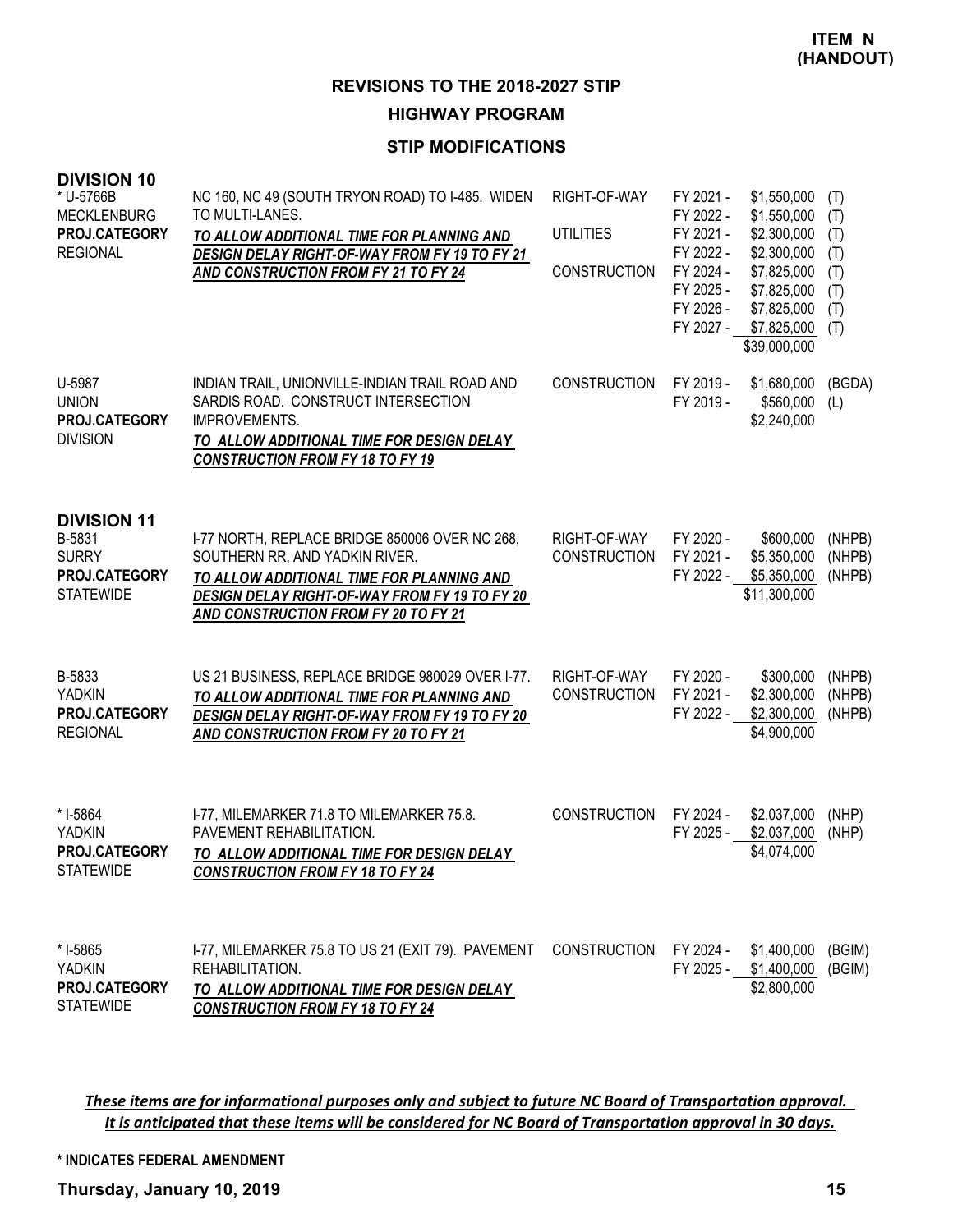#### **HIGHWAY PROGRAM**

#### **STIP MODIFICATIONS**

| <b>DIVISION 12</b><br>EB-5701<br><b>GASTON</b><br>PROJ.CATEGORY<br><b>DIVISION</b> | US 29/74 (EAST FRANKLIN BOULEVARD), SR 2200 (COX<br>ROAD) TO CITY LIMITS. CONSTRUCT MISSING<br>SIDEWALK ON NORTH SIDE.<br>TO ALLOW ADDITIONAL TIME FOR PLANNING AND<br>DESIGN DELAY RIGHT-OF-WAY FROM FY 18 TO FY 19<br><b>AND CONSTRUCTION FROM FY 18 TO FY 21</b> | RIGHT-OF-WAY<br><b>CONSTRUCTION</b>            | FY 2019 -<br>FY 2019 -<br>FY 2021 -<br>FY 2021 -                                                                                                        | \$116,000<br>\$29,000<br>\$875,000<br>\$219,000<br>\$1,239,000                                                                                                                            | (TA5200)<br>(L)<br>(TA5200)<br>(L)                                                                                 |
|------------------------------------------------------------------------------------|---------------------------------------------------------------------------------------------------------------------------------------------------------------------------------------------------------------------------------------------------------------------|------------------------------------------------|---------------------------------------------------------------------------------------------------------------------------------------------------------|-------------------------------------------------------------------------------------------------------------------------------------------------------------------------------------------|--------------------------------------------------------------------------------------------------------------------|
| * I-5713<br><b>GASTON</b><br>PROJ.CATEGORY<br><b>STATEWIDE</b>                     | I-85, SR 2200 (COX ROAD) INTERCHANGE.<br>CONSTRUCT INTERCHANGE IMPROVEMENTS.<br>(COORDINATE WITH I-5719)<br>DELETE AT THE REQUEST OF MPO                                                                                                                            |                                                |                                                                                                                                                         |                                                                                                                                                                                           |                                                                                                                    |
| $* I-5717$<br><b>IREDELL</b><br><b>PROJ.CATEGORY</b><br><b>STATEWIDE</b>           | I-77, NC 150 INTERCHANGE. CONSTRUCT<br>INTERCHANGE IMPROVEMENTS.<br><b>ADDED GARVEE BONDS</b>                                                                                                                                                                       | GARVEE CONSTR FY 2019 -<br><b>CONSTRUCTION</b> | FY 2020 -<br>FY 2021 -<br>FY 2022 -<br>FY 2023 -<br>FY 2024 -<br>FY 2025 -<br>FY 2026 -<br>FY 2027 -<br>FY 2028 -<br>FY 2029 -<br>POST YR-<br>FY 2019 - | \$687,000<br>\$687,000<br>\$687,000<br>\$687,000<br>\$687,000<br>\$687,000<br>\$687,000<br>\$687,000<br>\$687,000<br>\$687,000<br>\$687,000<br>\$2,748,000<br>\$2,650,000<br>\$12,955,000 | (NHP)<br>(NHP)<br>(NHP)<br>(NHP)<br>(NHP)<br>(NHP)<br>(NHP)<br>(NHP)<br>(NHP)<br>(NHP)<br>(NHP)<br>(NHP)<br>(S(M)) |
| * I-5805<br><b>IREDELL</b><br><b>PROJ.CATEGORY</b><br><b>STATEWIDE</b>             | I-40, SR 2158 (OLD MOCKSVILLE ROAD) TO DAVIE<br>COUNTY LINE. PAVEMENT REHABILITATION.<br>TO ALLOW ADDITIONAL TIME FOR DESIGN DELAY<br><b>CONSTRUCTION FROM FY 19 TO FY 23</b>                                                                                       | <b>CONSTRUCTION</b>                            | FY 2023 -<br>FY 2024 -                                                                                                                                  | \$4,956,000<br>\$4,956,000<br>\$9,912,000                                                                                                                                                 | (BGIM)<br>(BGIM)                                                                                                   |
| <b>DIVISION 13</b><br>B-6015<br><b>BURKE</b><br>PROJ.CATEGORY<br><b>DIVISION</b>   | SR 1913 (SUGAR LOAF ROAD), REPLACE BRIDGE<br>110237 OVER ROCK CREEK.<br>TO ALLOW ADDITIONAL TIME FOR PLANNING AND<br>DESIGN DELAY RIGHT-OF-WAY FROM FY 19 TO FY 20<br>AND CONSTRUCTION FROM FY 19 TO FY 20                                                          | RIGHT-OF-WAY<br><b>CONSTRUCTION</b>            | FY 2020 -<br>FY 2020 -                                                                                                                                  | \$100,000<br>\$1,000,000<br>\$1,100,000                                                                                                                                                   | (BGOFF)<br>(BGOFF)                                                                                                 |

*These items are for informational purposes only and subject to future NC Board of Transportation approval. It is anticipated that these items will be considered for NC Board of Transportation approval in 30 days.*

**\* INDICATES FEDERAL AMENDMENT**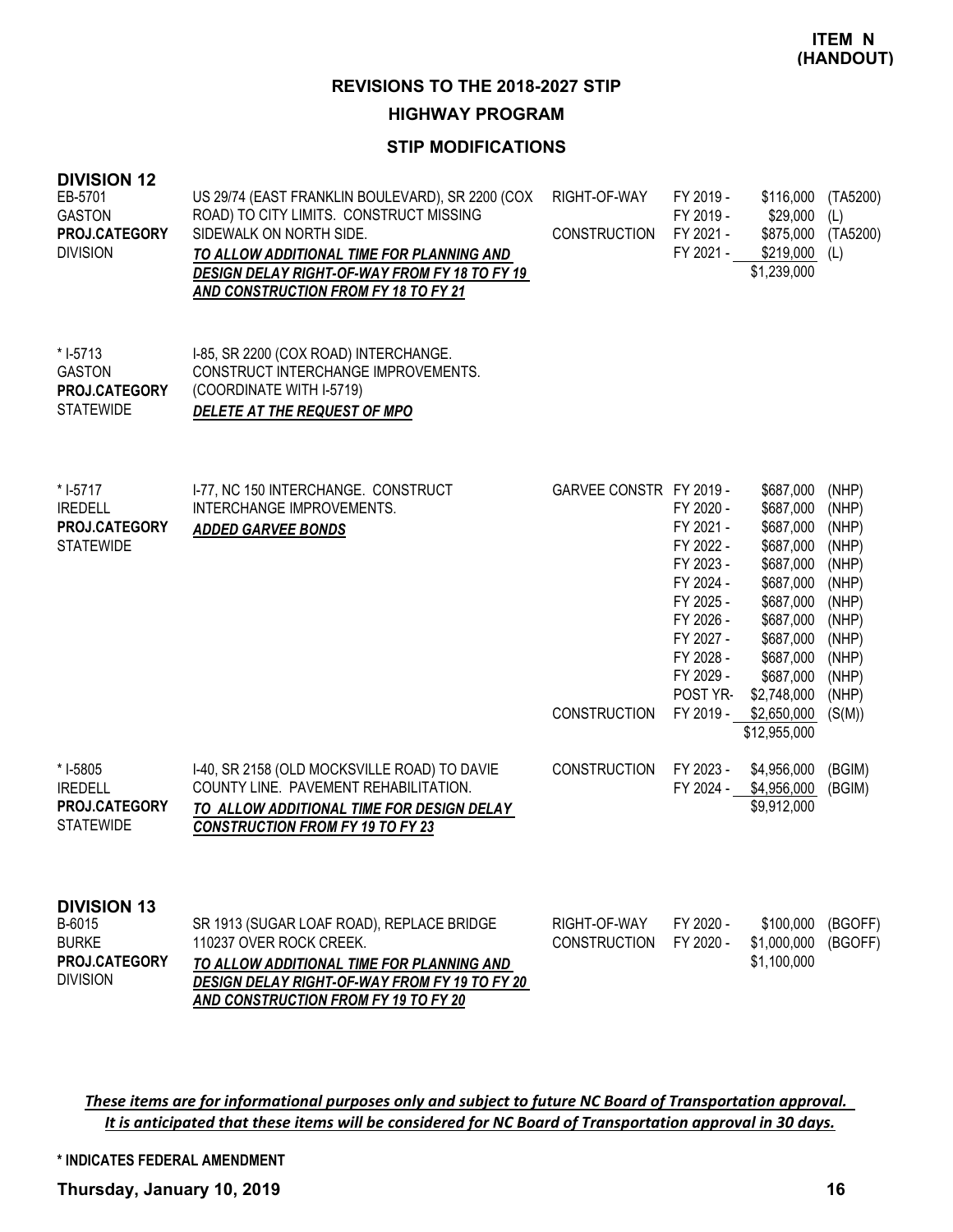**HIGHWAY PROGRAM**

### **STIP MODIFICATIONS**

| <b>DIVISION 13</b><br>B-6016<br><b>BUNCOMBE</b><br>PROJ.CATEGORY<br><b>DIVISION</b>  | SR 2027 (MARTINS CREEK ROAD), REPLACE BRIDGE<br>100142 OVER MARTIN CREEK.<br><b>ACCELERATE CONSTRUCTION FROM FY 20 TO FY 19</b><br>AT REQUEST OF STRUCTURES MANAGEMENT UNIT                                                  | RIGHT-OF-WAY<br><b>CONSTRUCTION</b>                  | FY 2019 -<br>FY 2019 -                                                                                                                                                                         | \$50,000<br>\$500,000<br>\$550,000                                                                                                                                                                                                                | (BGOFF)<br>(BGOFF)                                                                                                                 |
|--------------------------------------------------------------------------------------|------------------------------------------------------------------------------------------------------------------------------------------------------------------------------------------------------------------------------|------------------------------------------------------|------------------------------------------------------------------------------------------------------------------------------------------------------------------------------------------------|---------------------------------------------------------------------------------------------------------------------------------------------------------------------------------------------------------------------------------------------------|------------------------------------------------------------------------------------------------------------------------------------|
| B-6017<br><b>MADISON</b><br>PROJ.CATEGORY<br><b>DIVISION</b>                         | SR 1151 (BALTIMORE BRANCH ROAD), REPLACE<br>BRIDGE 560222 OVER BACK BRANCH.<br><b>ACCELERATE RIGHT-OF-WAY FROM FY 20 TO FY 19</b><br>AND CONSTRUCTION FROM FY 21 TO FY 19 AT<br><b>REQUEST OF STRUCTURES MANAGEMENT UNIT</b> | RIGHT-OF-WAY<br><b>CONSTRUCTION</b>                  | FY 2019 -<br>FY 2019 -                                                                                                                                                                         | \$45,000<br>\$450,000<br>\$495,000                                                                                                                                                                                                                | (BGOFF)<br>(BGOFF)                                                                                                                 |
| B-6018<br><b>BUNCOMBE</b><br>PROJ.CATEGORY<br><b>DIVISION</b>                        | SR 1296 (BROOKS BRANCH ROAD), REPLACE BRIDGE<br>100536 OVER NEWFOUND CREEK.<br><b>ACCELERATE CONSTRUCTION FROM FY 21 TO FY 20</b><br>AT REQUEST OF STRUCTURES MANAGEMENT UNIT                                                | RIGHT-OF-WAY<br><b>CONSTRUCTION</b>                  | FY 2020 -<br>FY 2020 -                                                                                                                                                                         | \$55,000<br>\$550,000<br>\$605,000                                                                                                                                                                                                                | (BGOFF)<br>(BGOFF)                                                                                                                 |
| B-6019<br><b>MADISON</b><br>PROJ.CATEGORY<br><b>DIVISION</b>                         | SR 1127 (ROBERTS BRANCH ROAD), REPLACE BRIDGE<br>560311 OVER ROBERTS BRANCH.<br>ACCELERATE CONSTRUCTION FROM FY 20 TO FY 19<br>AT REQUEST OF STRUCTURES MANAGEMENT UNIT                                                      | RIGHT-OF-WAY<br><b>CONSTRUCTION</b>                  | FY 2019 -<br>FY 2019 -                                                                                                                                                                         | \$50,000<br>\$500,000<br>\$550,000                                                                                                                                                                                                                | (BGOFF)<br>(BGOFF)                                                                                                                 |
| * I-4700<br><b>BUNCOMBE</b><br><b>HENDERSON</b><br>PROJ.CATEGORY<br><b>STATEWIDE</b> | I-26, NC 280 (EXIT 40) TO I-40 AT ASHEVILLE. ADD<br>ADDITIONAL LANES.<br><b>ADDED GARVEE BONDS</b>                                                                                                                           | RIGHT-OF-WAY<br><b>GARVEE CONSTR</b><br>CONSTRUCTION | FY 2019 -<br>FY 2019 -<br>FY 2020 -<br>FY 2021 -<br>FY 2022 -<br>FY 2023 -<br>FY 2024 -<br>FY 2025 -<br>FY 2026 -<br>FY 2027 -<br>FY 2028 -<br>FY 2029 -<br>POST YR-<br>FY 2019 -<br>FY 2019 - | \$4,000,000<br>\$7,722,000<br>\$7,722,000<br>\$7,722,000<br>\$7,722,000<br>\$7,722,000<br>\$7,722,000<br>\$7,722,000<br>\$7,722,000<br>\$7,722,000<br>\$7,722,000<br>\$7,722,000<br>\$30,888,000<br>\$81,000,000<br>\$30,000,000<br>\$230,830,000 | (T)<br>(NHP)<br>(NHP)<br>(NHP)<br>(NHP)<br>(NHP)<br>(NHP)<br>(NHP)<br>(NHP)<br>(NHP)<br>(NHP)<br>(NHP)<br>(NHP)<br>(NHP)<br>(S(M)) |

*These items are for informational purposes only and subject to future NC Board of Transportation approval. It is anticipated that these items will be considered for NC Board of Transportation approval in 30 days.*

**\* INDICATES FEDERAL AMENDMENT**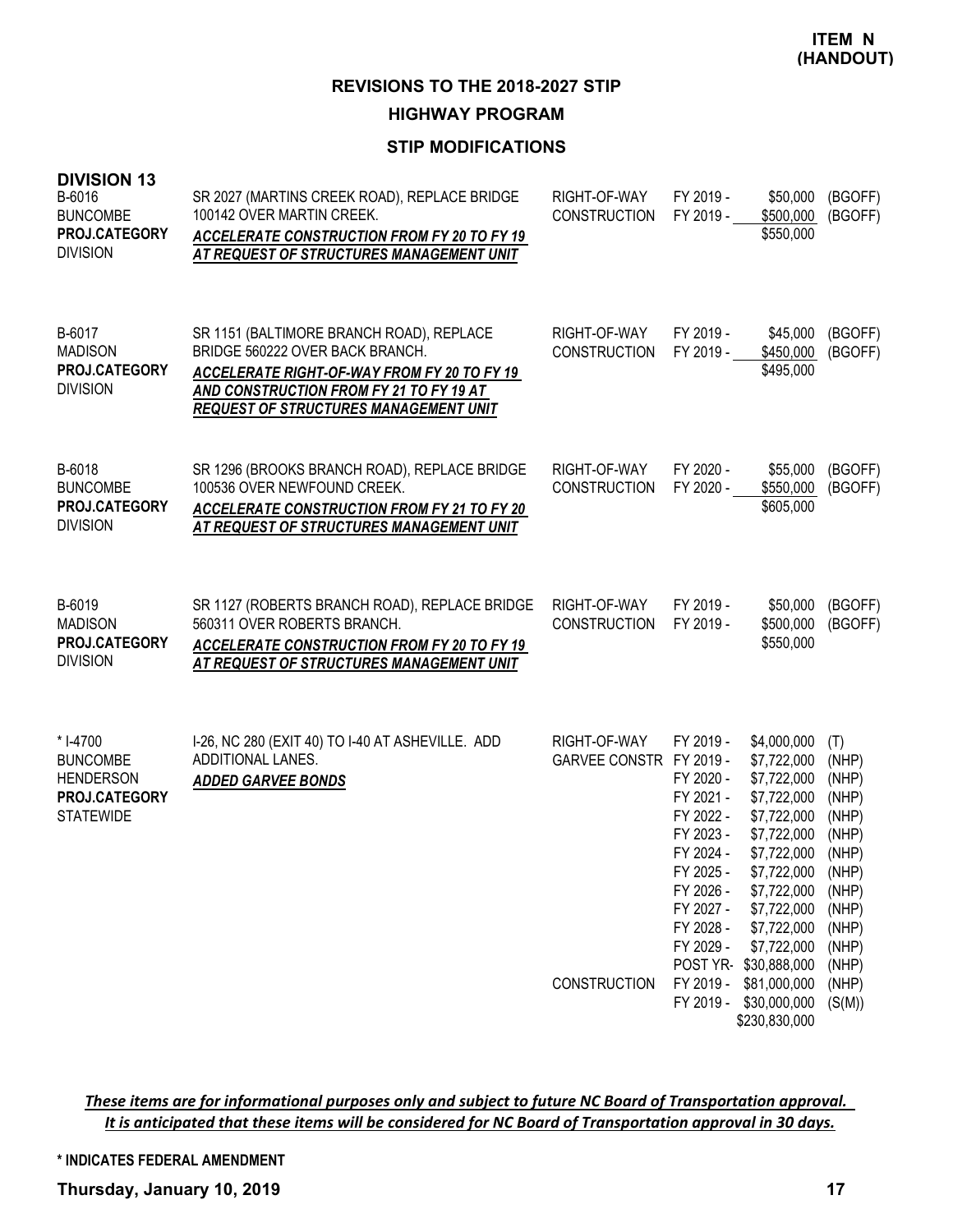#### **HIGHWAY PROGRAM**

#### **STIP MODIFICATIONS**

| <b>DIVISION 13</b><br>I-4759<br><b>BUNCOMBE</b><br>PROJ.CATEGORY<br><b>STATEWIDE</b>  | I-40, I-40/SR 1228 (LIBERTY ROAD). CONVERT GRADE<br>SEPARATION TO AN INTERCHANGE AND CONSTRUCT<br>TWO LANE ROADWAY NORTH OF 1-40 TO SR 1224 AND<br>FOUR LANE ROADWAY SOUTH OF I-40 TO US 19/US<br>23/NC 151 WITH PARTS ON NEW LOCATION.<br>TO ALLOW ADDITIONAL TIME FOR DESIGN DELAY<br><b>CONSTRUCTION FROM FY 20 TO FY 21</b> | RIGHT-OF-WAY<br><b>UTILITIES</b><br><b>CONSTRUCTION</b> | FY 2019 -<br>FY 2019 -<br>FY 2021 -<br>FY 2022 -<br>FY 2023 - | \$11,500,000<br>\$1,800,000<br>\$10,100,000<br>\$10,100,000<br>\$10,100,000<br>FY 2024 - \$10,100,000<br>\$53,700,000 | (BGANY)<br>(BGANY)<br>(BGANY)<br>(BGANY)<br>(BGANY)<br>(BGANY) |
|---------------------------------------------------------------------------------------|---------------------------------------------------------------------------------------------------------------------------------------------------------------------------------------------------------------------------------------------------------------------------------------------------------------------------------|---------------------------------------------------------|---------------------------------------------------------------|-----------------------------------------------------------------------------------------------------------------------|----------------------------------------------------------------|
| I-5867<br><b>MADISON</b><br>PROJ.CATEGORY<br><b>STATEWIDE</b>                         | I-26, TENNESSEE STATE LINE TO MILEMARKER 9.<br>PAVEMENT REHABILITATION.<br>DESCRIPTION REVISED AS FOLLOWS TO INCLUDE<br><b>WORK PREVIOUSLY UNDER I-5831: TENNESSEE</b><br><b>STATE LINE TO MILEMARKER 9.</b>                                                                                                                    | <b>CONSTRUCTION</b>                                     | FY 2020 -<br>FY 2021 -                                        | \$2,600,000<br>\$2,600,000<br>\$5,200,000                                                                             | (BGIM)<br>(BGIM)                                               |
| U-5781<br><b>BUNCOMBE</b><br>PROJ.CATEGORY<br><b>REGIONAL</b>                         | US 25 (MERRIMON AVENUE), INTERSECTION OF US 25<br>(MERRIMON AVENUE) AND EDGEWOOD ROAD.<br><b>IMPROVE INTERSECTION.</b><br>TO ALLOW ADDITIONAL TIME FOR PLANNING AND<br><b>DESIGN DELAY RIGHT-OF-WAY FROM FY 18 TO FY 20</b><br>AND CONSTRUCTION FROM FY 19 TO FY 21                                                             | RIGHT-OF-WAY<br><b>CONSTRUCTION</b>                     | FY 2020 -<br>FY 2021 -                                        | \$180,000<br>\$850,000<br>\$1,030,000                                                                                 | (T)<br>(T)                                                     |
| U-5782<br><b>BUNCOMBE</b><br>PROJ.CATEGORY<br><b>REGIONAL</b>                         | US 25 (MERRIMON AVENUE), INTERSECTION OF US 25<br>(MERRIMON AVENUE) AND W. T. WEAVER<br>BOULEVARD. IMPROVE INTERSECTION.<br>TO ALLOW ADDITIONAL TIME FOR PLANNING AND<br><b>DESIGN DELAY RIGHT-OF-WAY FROM FY 18 TO FY 20</b><br>AND CONSTRUCTION FROM FY 19 TO FY 21                                                           | RIGHT-OF-WAY<br><b>CONSTRUCTION</b>                     | FY 2020 -<br>FY 2021 -                                        | \$45,000<br>\$1,750,000<br>\$1,795,000                                                                                | (T)<br>(T)                                                     |
| <b>DIVISION 14</b><br>* B-5982<br><b>HAYWOOD</b><br>PROJ.CATEGORY<br><b>STATEWIDE</b> | US 74, REPLACE BRIDGE 430095 OVER SOUTHERN<br>RAILROAD.<br><b>ACCELERATE CONSTRUCTION FROM FY 22 TO FY 21</b><br><b>AFTER PRESCREENING AND FUNDING SOURCE</b><br><b>CHANGE PER STRUCTURES MANAGEMENT</b>                                                                                                                        | RIGHT-OF-WAY<br><b>UTILITIES</b><br><b>CONSTRUCTION</b> | FY 2020 -<br>FY 2020 -<br>FY 2021 -                           | \$300,000<br>\$300,000<br>\$5,400,000<br>\$6,000,000                                                                  | (HFB)<br>(HFB)<br>(HFB)                                        |

*These items are for informational purposes only and subject to future NC Board of Transportation approval. It is anticipated that these items will be considered for NC Board of Transportation approval in 30 days.*

**\* INDICATES FEDERAL AMENDMENT**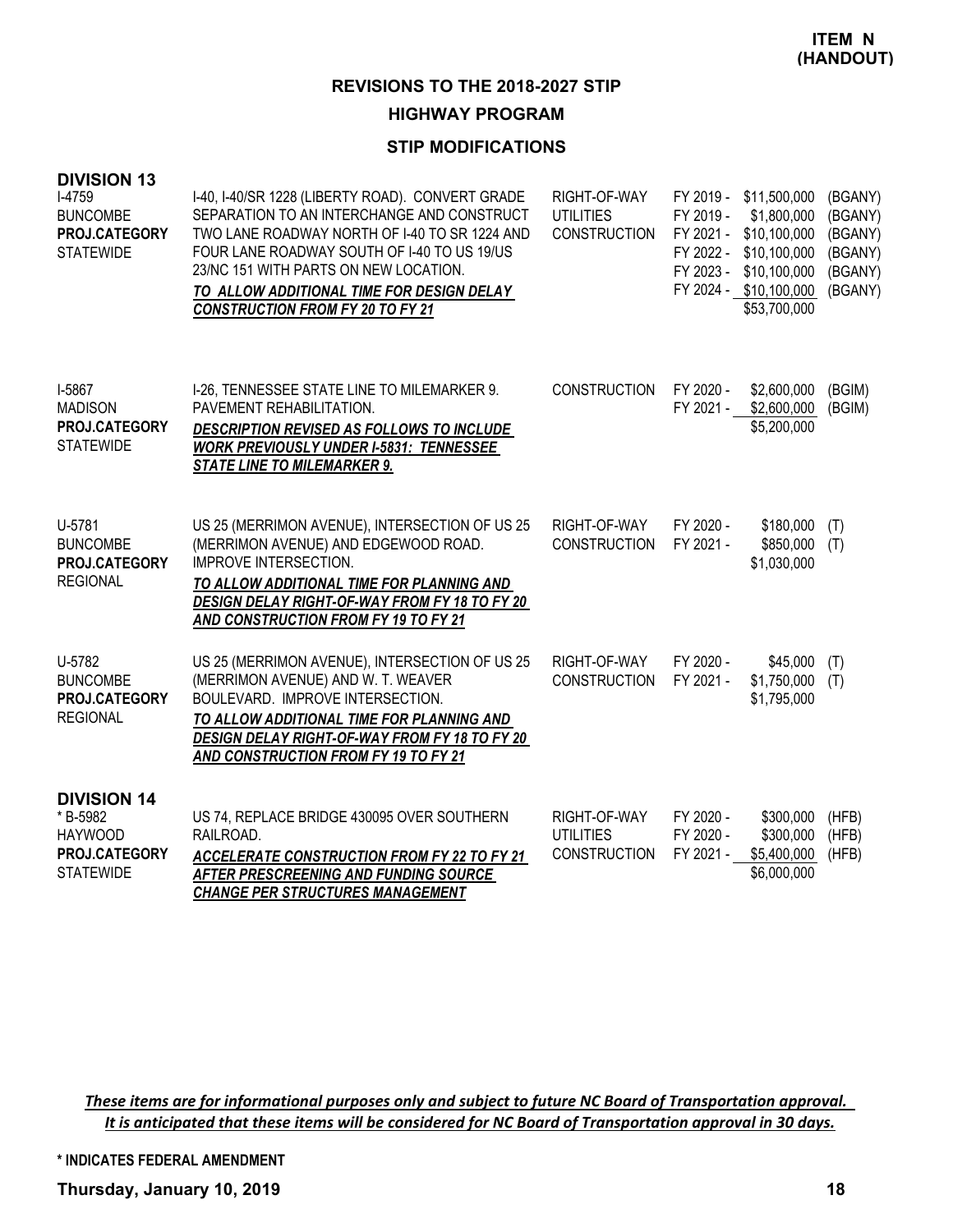### **REVISIONS TO THE 2018-2027 STIP HIGHWAY PROGRAM**

### **STIP MODIFICATIONS**

| <b>DIVISION 14</b>                                                  |                                                                                                                                                                                                    |                                                         |                                                                                                                                |                                                                                                                                                                   |                                                                                                 |
|---------------------------------------------------------------------|----------------------------------------------------------------------------------------------------------------------------------------------------------------------------------------------------|---------------------------------------------------------|--------------------------------------------------------------------------------------------------------------------------------|-------------------------------------------------------------------------------------------------------------------------------------------------------------------|-------------------------------------------------------------------------------------------------|
| * I-4400BB<br><b>HENDERSON</b><br>PROJ.CATEGORY<br><b>STATEWIDE</b> | I-26, US 64 (EXIT 49) TO US 25 BUSINESS (EXIT 44)<br><b>ADDED GARVEE BONDS</b>                                                                                                                     | RIGHT-OF-WAY<br>GARVEE CONSTR FY 2019 -                 | FY 2019 -<br>FY 2020 -<br>FY 2021 -<br>FY 2022 -<br>FY 2023 -<br>FY 2024 -<br>FY 2025 -<br>FY 2026 -<br>FY 2027 -<br>FY 2028 - | \$2,000,000<br>\$6,006,000<br>\$6,006,000<br>\$6,006,000<br>\$6,006,000<br>\$6,006,000<br>\$6,006,000<br>\$6,006,000<br>\$6,006,000<br>\$6,006,000<br>\$6,006,000 | (NHP)<br>(NHP)<br>(NHP)<br>(NHP)<br>(NHP)<br>(NHP)<br>(NHP)<br>(NHP)<br>(NHP)<br>(NHP)<br>(NHP) |
|                                                                     |                                                                                                                                                                                                    | <b>CONSTRUCTION</b>                                     | FY 2029 -<br>POST YR-<br>FY 2019 -                                                                                             | \$6,006,000<br>\$24,024,000<br>\$5,800,000<br>FY 2019 - \$24,000,000<br>\$121,890,000                                                                             | (NHP)<br>(NHP)<br>(NHP)<br>(S(M))                                                               |
| * R-2822B<br><b>GRAHAM</b><br>PROJ.CATEGORY<br><b>REGIONAL</b>      | NC 143, WEST BUFFALO CREEK TO NC 143 BUSINESS.<br>UPGRADE CORRIDOR.<br><b>COST INCREASE EXCEEDING \$2 MILLION AND 25%</b><br>THRESHOLDS.                                                           | RIGHT-OF-WAY<br><b>UTILITIES</b><br><b>CONSTRUCTION</b> | FY 2022 -<br>FY 2022 -<br>FY 2025 -<br>FY 2026 -<br>FY 2027 -<br>FY 2028 -                                                     | \$500,000<br>\$635,000<br>\$6,425,000<br>\$6,425,000<br>\$6,425,000<br>\$6,425,000<br>\$26,835,000                                                                | (T)<br>(T)<br>(T)<br>(T)<br>(T)<br>(T)                                                          |
| U-6048<br><b>BUNCOMBE</b><br><b>HAYWOOD</b><br>PROJ.CATEGORY        | US 19, US 23, SR 1836 (CHESTNUT MOUNTAIN ROAD)<br>TO SR 1200 (WIGGINS ROAD). UPGRADE ROADWAY.<br>TO ALLOW ADDITIONAL TIME FOR PLANNING AND<br><b>DESIGN DELAY RIGHT-OF-WAY FROM FY 19 TO FY 21</b> | RIGHT-OF-WAY<br><b>UTILITIES</b><br><b>CONSTRUCTION</b> | FY 2021 -<br>FY 2021 -<br>FY 2023 -<br>FY 2024 -                                                                               | \$135,000<br>\$100,000<br>\$215,000<br>\$4,085,000                                                                                                                | (T)<br>(T)<br>(T)<br>(T)                                                                        |

#### **STIP DELETIONS**

#### **DIVISION 10**

DIVISION

| * P-5705BC  | CHARLOTTE GATEWAY STATION.           |
|-------------|--------------------------------------|
| MECKLENBURG | <b>DELETE AT THE REQUEST OF MPO.</b> |

*AND CONSTRUCTION FROM FY 19 TO FY 23*

*These items are for informational purposes only and subject to future NC Board of Transportation approval. It is anticipated that these items will be considered for NC Board of Transportation approval in 30 days.*

**\* INDICATES FEDERAL AMENDMENT**

**Thursday, January 10, 2019 19**

\$4,535,000